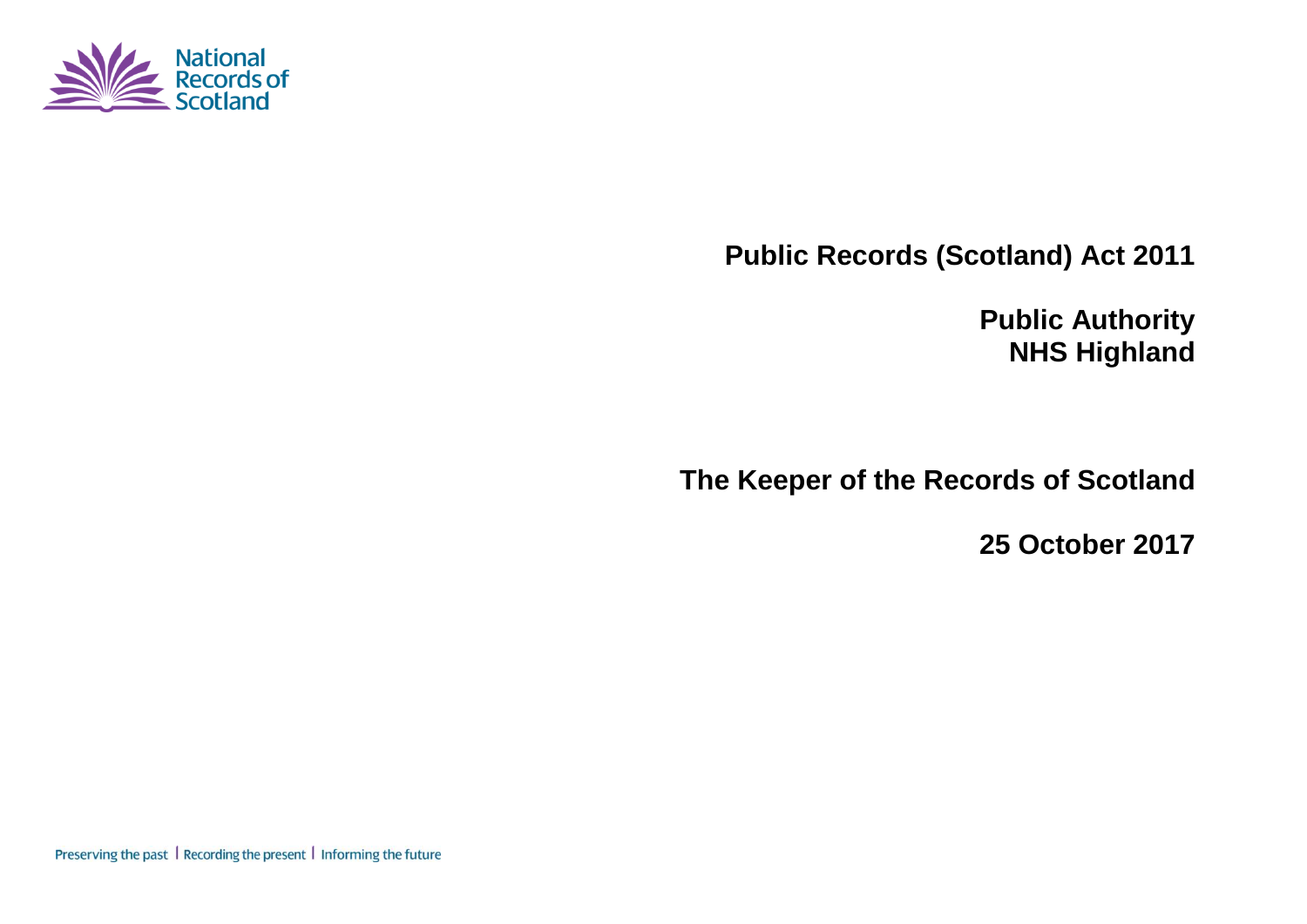#### **Contents**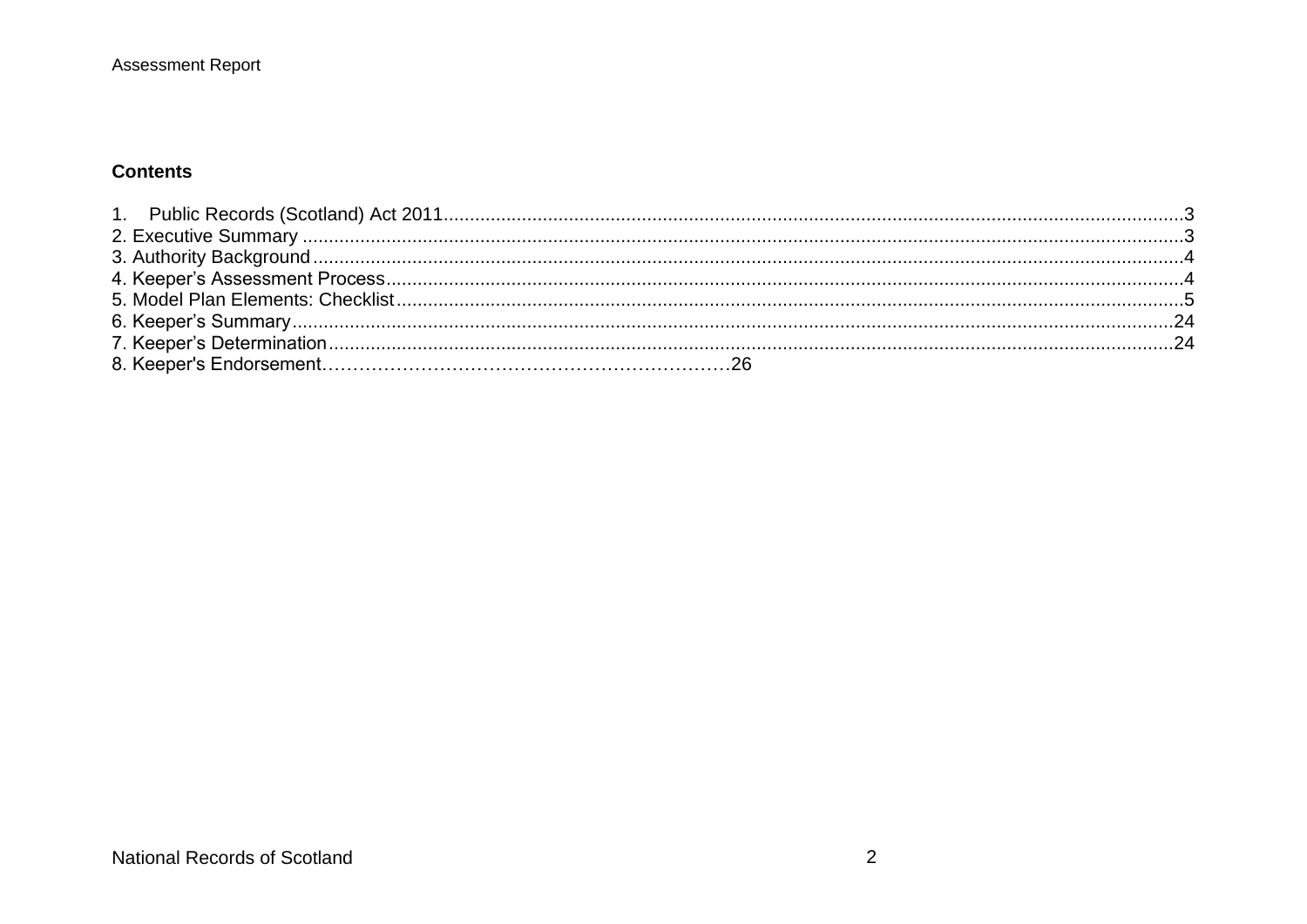### <span id="page-2-0"></span>**1. Public Records (Scotland) Act 2011**

The Public Records (Scotland) Act 2011 (the Act) received Royal assent on 20 April 2011. It is the first new public records legislation in Scotland since 1937 and came fully into force on 1 January 2013. Its primary aim is to promote efficient and accountable record keeping by named Scottish public authorities.

The Act has its origins in *The Historical Abuse Systemic Review: Residential Schools and Children's Homes in Scotland 1950-1995* (The Shaw Report) published in 2007. The Shaw Report recorded how its investigations were hampered by poor record keeping and found that thousands of records had been created, but were then lost due to an inadequate legislative framework and poor records management. Crucially, it demonstrated how former residents of children's homes were denied access to information about their formative years. The Shaw Report demonstrated that management of records in all formats (paper and electronic) is not just a bureaucratic process, but central to good governance and should not be ignored. A follow-up review of public records legislation by the Keeper of the Records of Scotland (the Keeper) found further evidence of poor records management across the public sector. This resulted in the passage of the Act by the Scottish Parliament in March 2011.

The Act requires a named authority to prepare and implement a records management plan (RMP) which must set out proper arrangements for the management of its records. A plan must clearly describe the way the authority cares for the records that it creates, in any format, whilst carrying out its business activities. The RMP must be agreed with the Keeper and regularly reviewed.

### <span id="page-2-1"></span>**2. Executive Summary**

This report sets out the findings of the Keeper's assessment of the RMP of NHS Highland by the Public Records (Scotland) Act 2011 Assessment Team following its submission to the Keeper on 20 December 2016*.*

The assessment considered whether the RMP of NHS Highland was developed with proper regard to the 14 elements of the Keeper's statutory Model Records Management Plan (the Model Plan) under section 8(3) of the Act, and whether in this respect it complies with it and the specific requirements of the Act.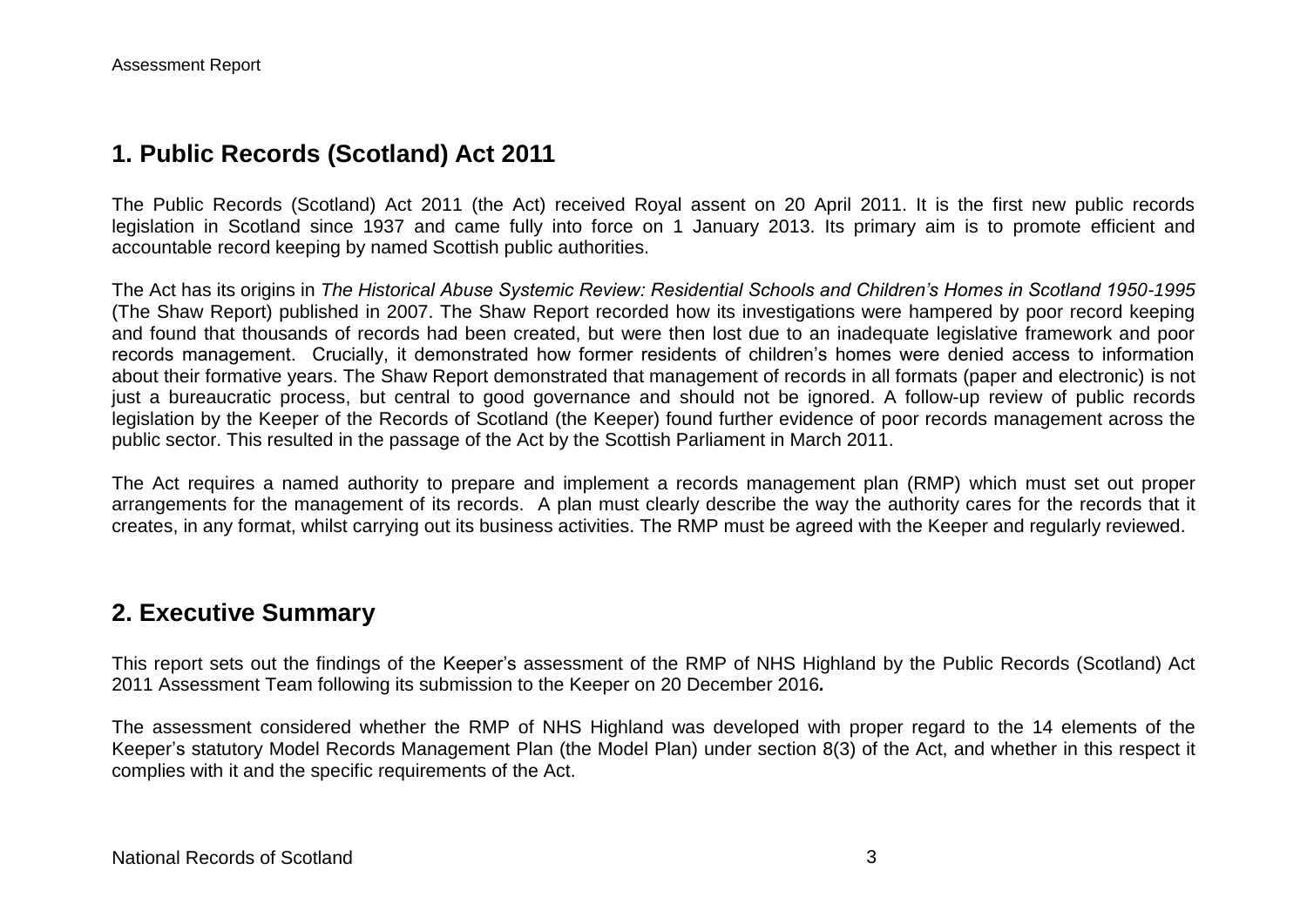The outcome of the assessment and the Keeper's decision on whether the RMP of NHS Highland complies with the Act can be found under section 7 of this report with relevant recommendations.

### <span id="page-3-0"></span>**3. Authority Background**

The population of NHS Highland is 320,000 people and is spread over 32,500 square kilometres, making it one of the largest and most sparsely populated Health Boards in the UK. NHS Highland is managed by a **[Board of Executive and Non-Executive](http://www.nhshighland.scot.nhs.uk/Meetings/Pages/NHSHighlandBoard.aspx)  [Directors](http://www.nhshighland.scot.nhs.uk/Meetings/Pages/NHSHighlandBoard.aspx)** and is accountable to the Scottish Government through the Cabinet Secretary for Health and Wellbeing. The Chair and each of the Non-Executive Directors are appointed by the Cabinet Secretary. Executive Directors are the Chief Executive, Medical Director, Director of Public Health, Chief Operating Officer, Director of Human Resources, Director of Nursing and Director of Finance. The Board governs accountability and performance. There are Highland-wide departments or functions and include Business Transformation; Clinical Governance and Risk Management; Dental Services; e-Health; Finance; Human Resources; Infections, Prevention and Control; Nursing and Midwifery; Pharmacy; Planning and Performance; Procurement; Public Health and **[Public Relations and Engagement](http://www.nhshighland.scot.nhs.uk/News/Pages/news.aspx)**.

### <span id="page-3-1"></span>**4. Keeper's Assessment Process**

The RMP was assessed by the Public Records (Scotland) Act Assessment Team on behalf of the Keeper. Assessors used the checklist elements listed in section 5, to establish whether NHS Highland's RMP was developed with proper regard to the elements of the Model Plan and is compliant with the Act. The assessment also considered whether there was sufficient supporting evidence of such compliance.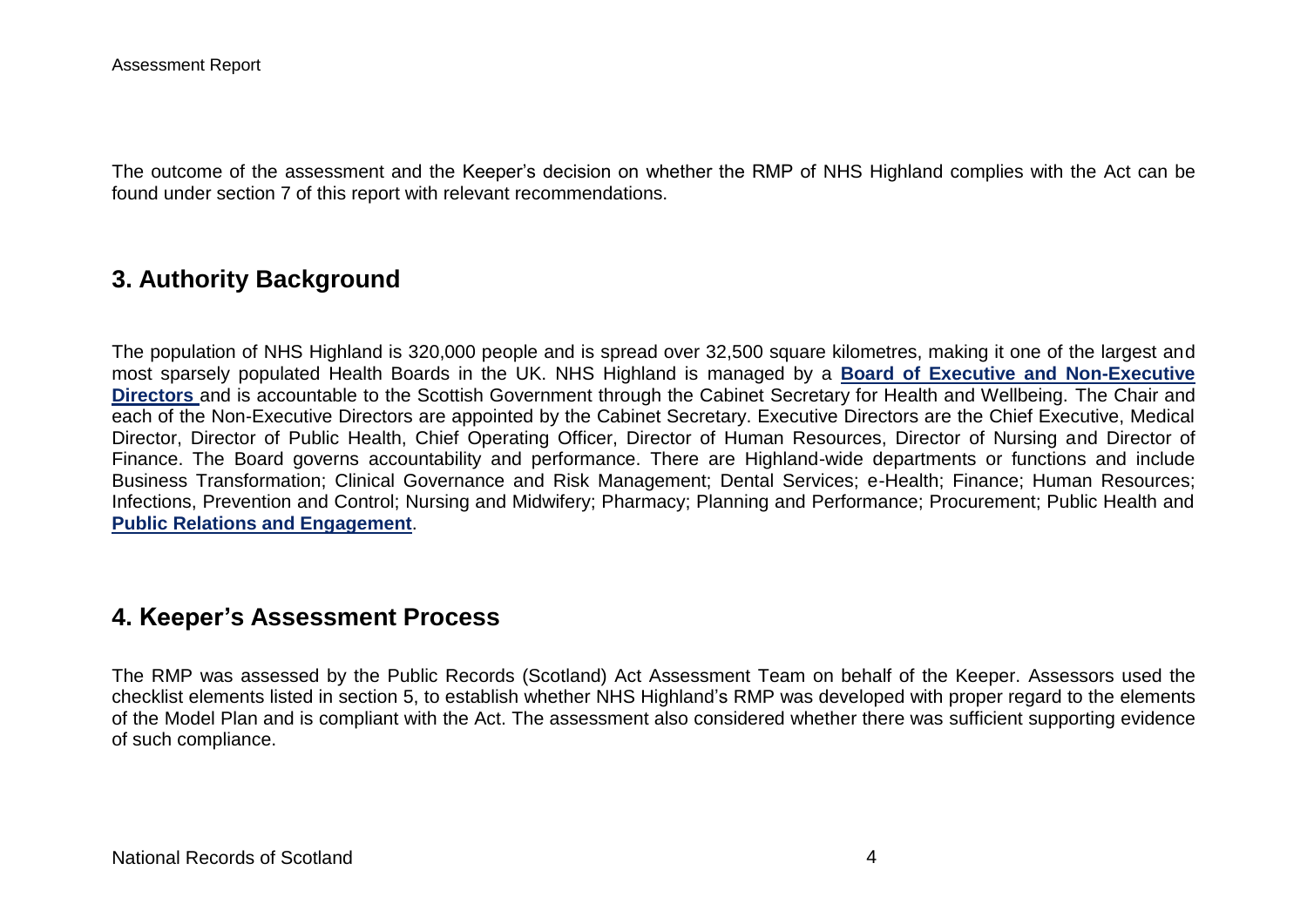### **Key:**

| The Keeper agrees this<br>element of an<br>authority's plan. | The Keeper agrees this<br>element of an authority's<br>plan as an 'improvement<br>model'. This means that<br>he is convinced of the<br>authority's commitment to<br>closing a gap in<br>provision. He will request<br>that he is updated as | There is a serious<br>gap in provision<br>for this element<br>with no clear<br>explanation of how<br>this will be<br>addressed. The<br>Keeper may<br>choose to return |
|--------------------------------------------------------------|---------------------------------------------------------------------------------------------------------------------------------------------------------------------------------------------------------------------------------------------|-----------------------------------------------------------------------------------------------------------------------------------------------------------------------|
|                                                              | work on this element<br>progresses.                                                                                                                                                                                                         | the RMP on this<br>basis.                                                                                                                                             |

# <span id="page-4-0"></span>**5. Model Plan Elements: Checklist**

| <b>Element</b>                                       | <b>Present</b> | <b>Evidence</b> | <b>Notes</b>                                                                                                                                                                                                                                                                                                                                                                                                                                                                                                                                |
|------------------------------------------------------|----------------|-----------------|---------------------------------------------------------------------------------------------------------------------------------------------------------------------------------------------------------------------------------------------------------------------------------------------------------------------------------------------------------------------------------------------------------------------------------------------------------------------------------------------------------------------------------------------|
| 1. Senior<br><b>Officer</b><br>Compulsory<br>element |                |                 | The Records Management Plan (RMP) identifies Elaine Meade, Chief Executive, as<br>having overall strategic responsibility for records management within NHS Highland.<br>This is confirmed in a signed letter from Ms Meade (evidence 1.1) accepting this<br>responsibility and also expressing her support for the development and<br>implementation of the RMP.<br>The Health and Social Care Records Management Policy (section 1.7.1, evidence<br>3.2) states that 'The Chief Executive Officer has overall accountability for ensuring |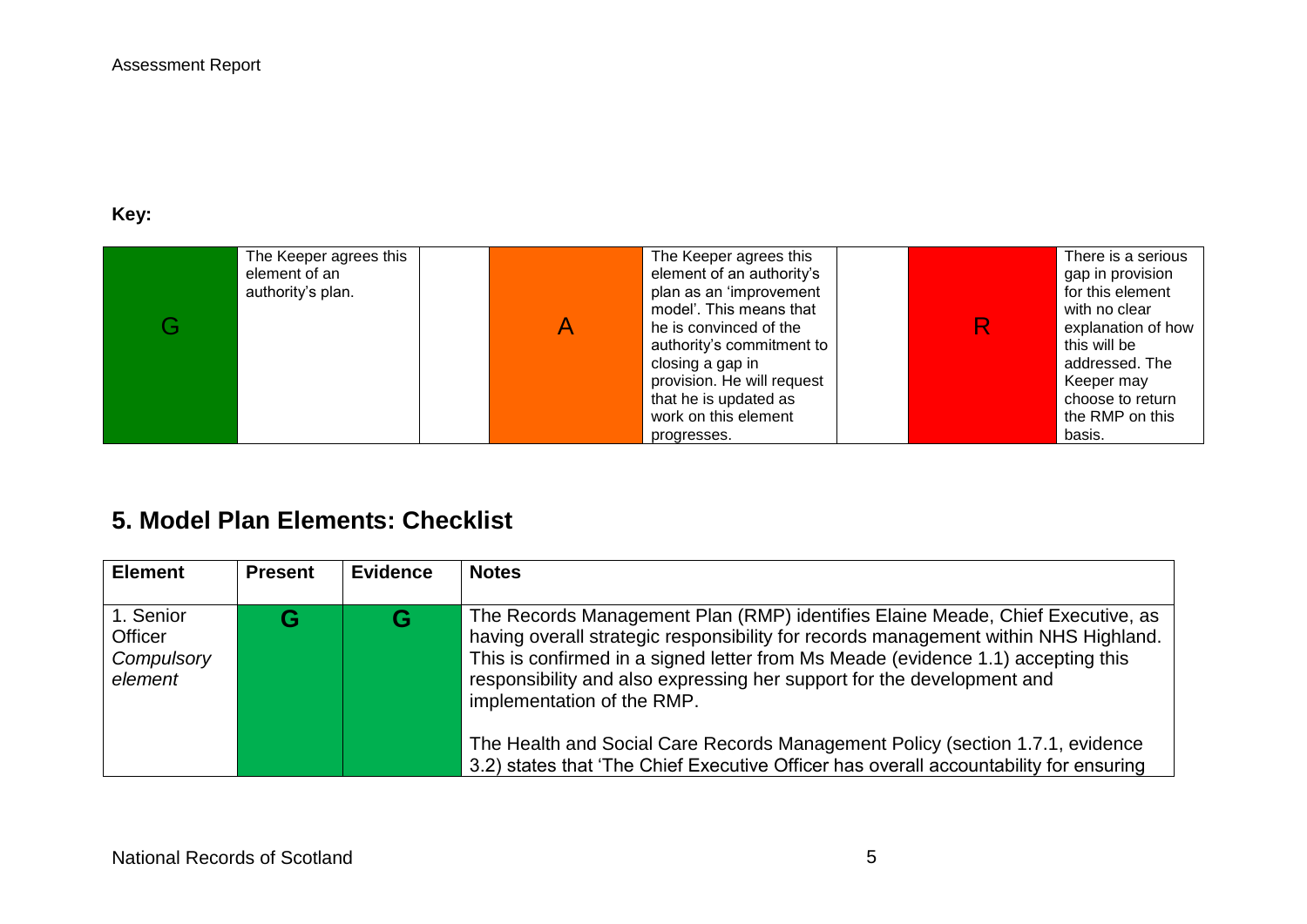|                                     |   |   | that health and social care records management operates correctly/legally within the<br>Board'.                                                                                                                                                                                                                                                                                                                               |
|-------------------------------------|---|---|-------------------------------------------------------------------------------------------------------------------------------------------------------------------------------------------------------------------------------------------------------------------------------------------------------------------------------------------------------------------------------------------------------------------------------|
|                                     |   |   | The Introduction to the RMP states that it was agreed by the Chief Executive on 19<br>December 2016.                                                                                                                                                                                                                                                                                                                          |
|                                     |   |   | The Keeper agrees that an appropriate individual has been identified to take senior<br>management responsibility for records management as required by the Public<br>Records (Scotland) Act 2011.                                                                                                                                                                                                                             |
| 2. Records<br>Manager<br>Compulsory | G | G | The RMP identifies Ruth Daly, Board Secretary for NHS Highland, as the individual<br>with overall operational responsibility for records management.                                                                                                                                                                                                                                                                          |
| element                             |   |   | This appointment is confirmed in the covering letter from Ms Meade (evidence 1.1)<br>(see Element 1).                                                                                                                                                                                                                                                                                                                         |
|                                     |   |   | Also submitted is Ms Daly's Job Description (evidence 2.1). Item number 10 of the<br>main tasks, duties and responsibilities states that she has 'Corporate<br>responsibilityfor non-clinical records managementensuring the requirements<br>of the Public Records (Scotland) Act 2011 are met.                                                                                                                               |
|                                     |   |   | The RMP identifies Jamie Forrester, Health Records and Governance and Quality<br>Manager, as the professional lead for clinical records. Mr Forrester's Job Description<br>has also been submitted (evidence 2.2). This shows a responsibility for managing<br>the Health Records department, providing records management advice to NHS<br>Highland and for ensuring compliance with the Public Records (Scotland) Act 2011. |
|                                     |   |   | The RMP also identifies Ian Thomson, Lead Social Work Officer for North and West<br>Operational Unit, as the professional lead for Adult Social Care records. The Keeper<br>has agreed the RMPs of other NHS Territorial Boards in the past which have<br>identified two records managers (clinical and corporate). In view of the unique                                                                                     |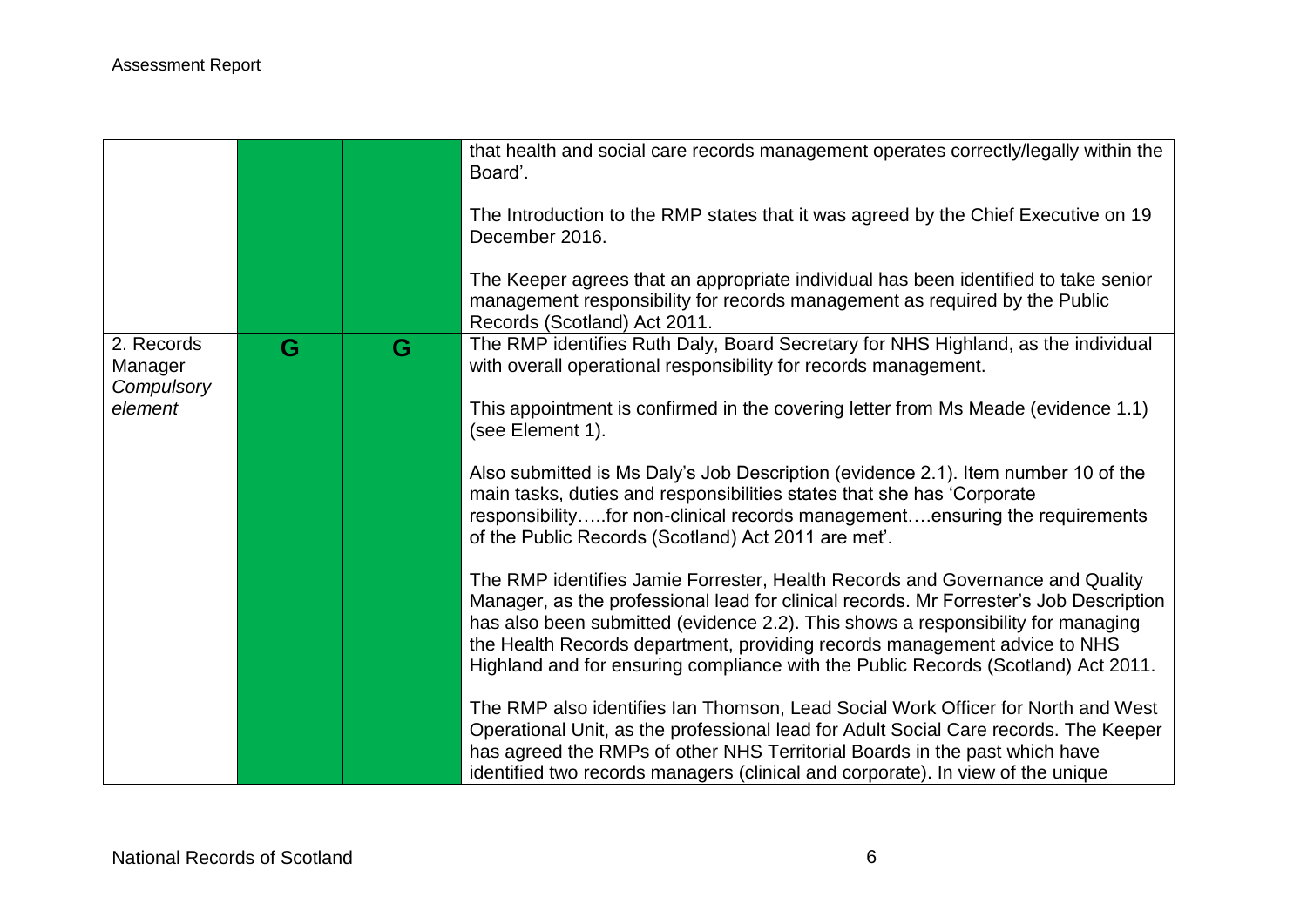|                                    |   |   | partnership NHS Highland has with Highland Council with regards to Health and<br>Social Care, the Keeper can agree the addition of an individual to take responsibility<br>for Social Work records. NHS Highland has supplied a copy of Mr Thomson's Job<br>Description (evidence 2.3). Accountability 4 shows that he is responsible for<br>ensuring that 'the use of social work and social care information management and<br>recording systems evidence best practice'.<br>The Keeper agrees that appropriate individuals have been identified as having<br>operational responsibility for records management as required by the Public                                                                                                                                                                                                                                                                                                                                                                                                                                                                                                                                                                                                                                                                            |
|------------------------------------|---|---|------------------------------------------------------------------------------------------------------------------------------------------------------------------------------------------------------------------------------------------------------------------------------------------------------------------------------------------------------------------------------------------------------------------------------------------------------------------------------------------------------------------------------------------------------------------------------------------------------------------------------------------------------------------------------------------------------------------------------------------------------------------------------------------------------------------------------------------------------------------------------------------------------------------------------------------------------------------------------------------------------------------------------------------------------------------------------------------------------------------------------------------------------------------------------------------------------------------------------------------------------------------------------------------------------------------------|
|                                    |   |   | Records (Scotland) Act 2011.                                                                                                                                                                                                                                                                                                                                                                                                                                                                                                                                                                                                                                                                                                                                                                                                                                                                                                                                                                                                                                                                                                                                                                                                                                                                                           |
| 3. Policy<br>Compulsory<br>element | G | A | The RMP states that NHS Highland has adopted the Scottish Government Records<br>Management: NHS Code of Practice (Scotland) version 2.1 dated January 2012.<br>The Code of Practice has been supplied (evidence 3.1) and NHS Highland has<br>committed to following the provisions outlined within it, for example, section 16 of<br>the Introduction states that the Chief Executive should have overall responsibility for<br>records management within the Board and this is indeed the case (see Element 1).<br>Compliance with the Scottish Government Records Management: NHS Code of<br>Practice (Scotland) is supported by a suite of policies, including:<br>Health and Social Care Records Management Policy (evidence 3.2) which<br>describes NHS Highland's approach to managing its health and social care records<br>and assigns roles and responsibilities for compliance with the Policy;<br>Information Governance Policy (evidence 3.8) which details the information<br>governance framework which operates within the authority. It makes reference to<br>information security, information quality assurance, and describes how the<br>framework is managed. The Policy has recently been reviewed and updated and<br>is currently in draft format awaiting approval by the Information Assurance |
|                                    |   |   | Group. The draft Policy has been supplied (evidence 3.8). The next meeting of                                                                                                                                                                                                                                                                                                                                                                                                                                                                                                                                                                                                                                                                                                                                                                                                                                                                                                                                                                                                                                                                                                                                                                                                                                          |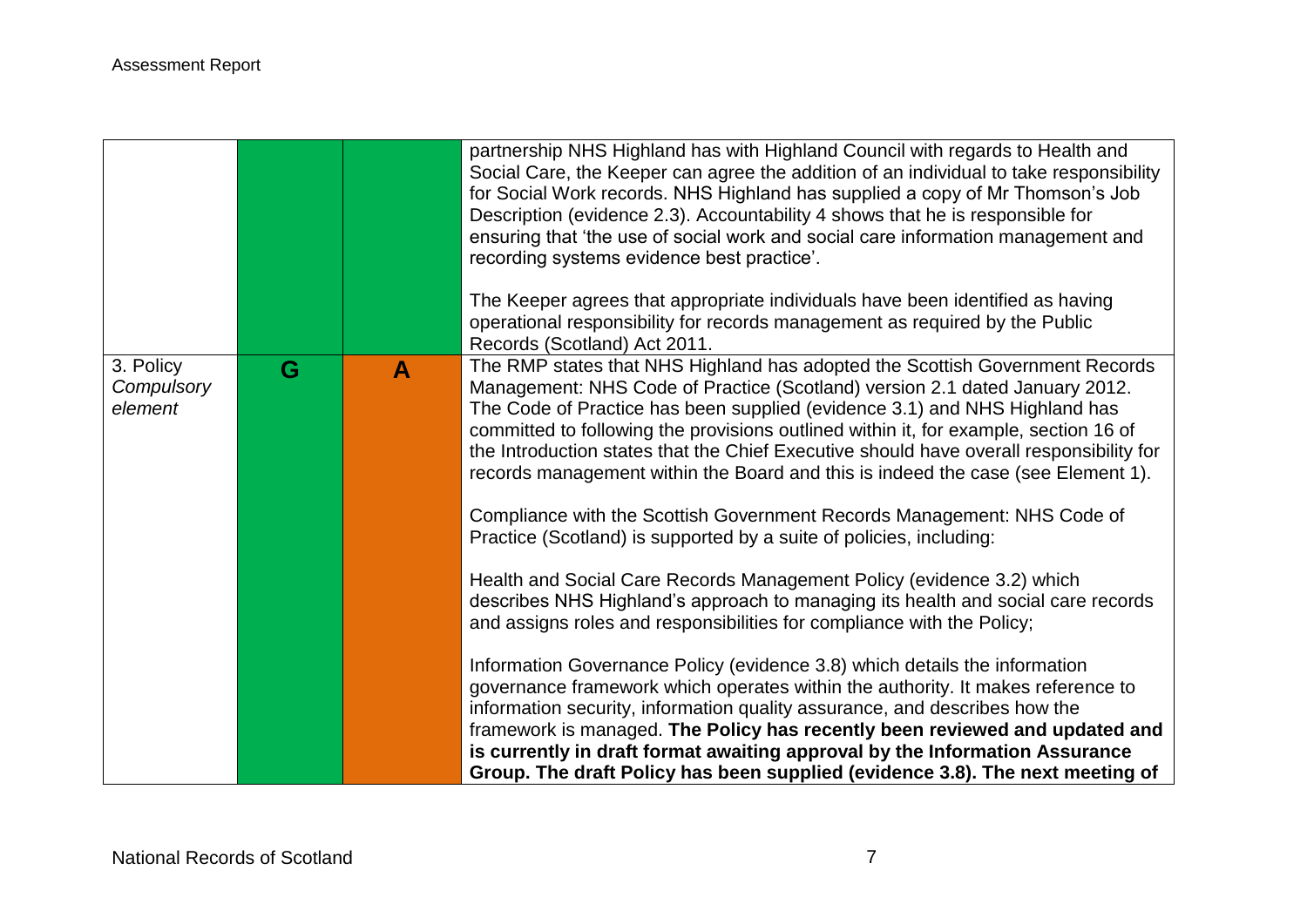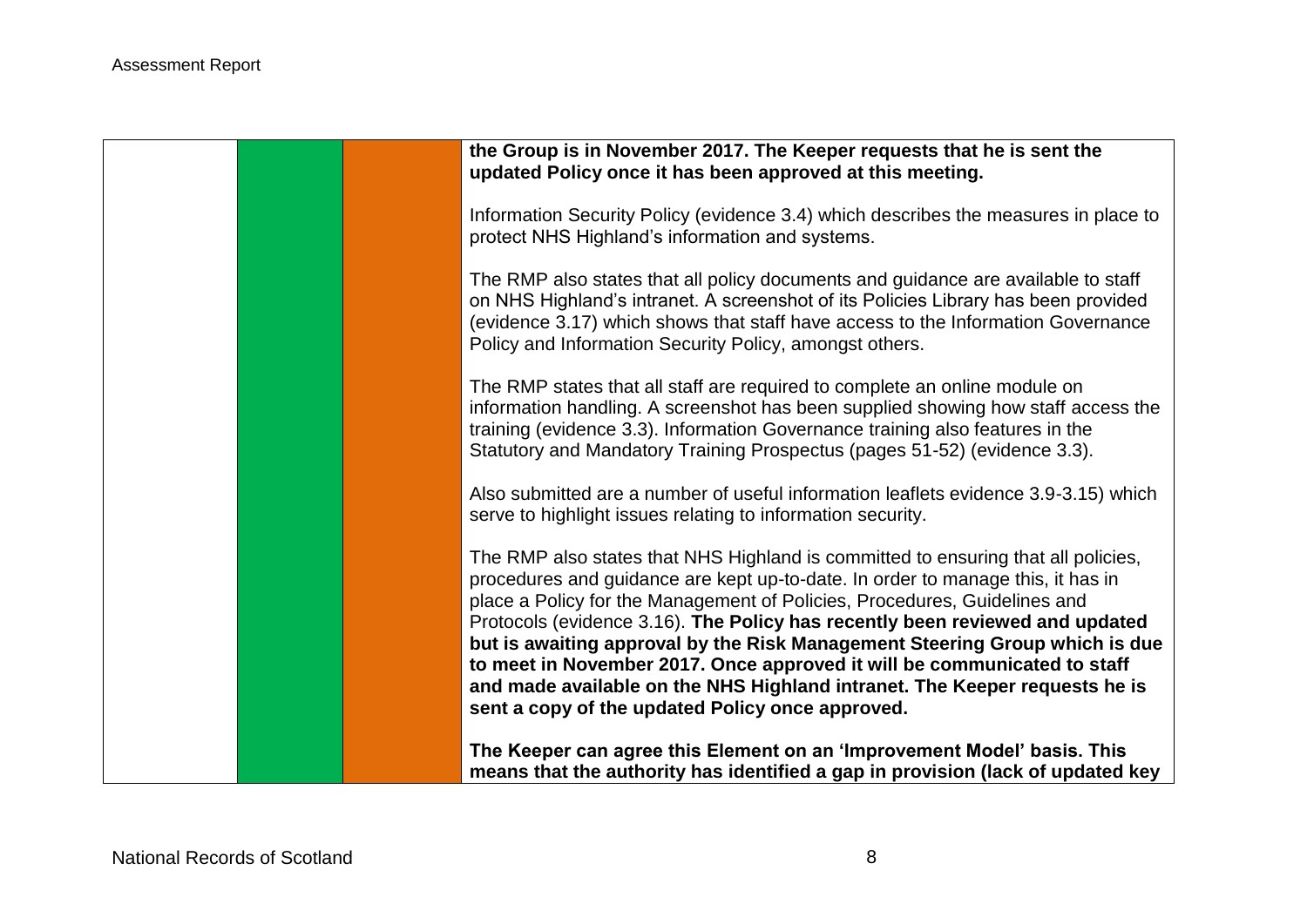|                               |   |   | policy documents) and has identified how it will close this gap. Once he<br>receives the updated and approved Policies when they become available, the<br>Keeper should be able to fully agree this Element.                                                                                                                                                                                                                                                                                                                                                        |
|-------------------------------|---|---|---------------------------------------------------------------------------------------------------------------------------------------------------------------------------------------------------------------------------------------------------------------------------------------------------------------------------------------------------------------------------------------------------------------------------------------------------------------------------------------------------------------------------------------------------------------------|
| 4. Business<br>Classification | A | G | The RMP states that NHS Highland is currently developing a Business<br>Classification Scheme (BCS) based on the current departmental structures.<br>This is a decision which must rest with the public authority but the Keeper<br>recognises that, at present, a functional BCS is considered to be best<br>practice, as it is based on an authority's functions and is therefore more<br>resilient to business changes, such as reorganisations.                                                                                                                  |
|                               |   |   | The current draft BCS has been submitted (evidence 4.1). NHS Highland<br>recognises that is still in a state of development and that it needs to be<br>finalised and rolled out across the organisation. This is also highlighted in the<br>minutes of meetings of the Senior Management Team and the NHS Highland<br>Board on 22 September and 29 November 2016, respectively (evidence 4.5-<br>4.6). The RMP also states that this work will be progressed by July 2017.                                                                                          |
|                               |   |   | To identify health records held across the organisation NHS Highland has created a<br>spreadsheet form (evidence 4.4) to be completed by staff detailing what records are<br>held in that area, what the storage requirements are and who is responsible for<br>managing them.                                                                                                                                                                                                                                                                                      |
|                               |   |   | The RMP states that on occasion patients in the NHS Highland area are sent to<br>other health boards for treatment. These are also subject to the requirements of the<br>Public Records (Scotland) Act 2011 and therefore should have arrangements in<br>place to ensure the proper management of records. NHS Highland has entered into<br>a Service Level Agreement (SLA) with the Golden Jubilee Hospital for the provision<br>of surgical services (evidence 4.2). Section 9 of the SLA outlines the controls in<br>place for the management of health records. |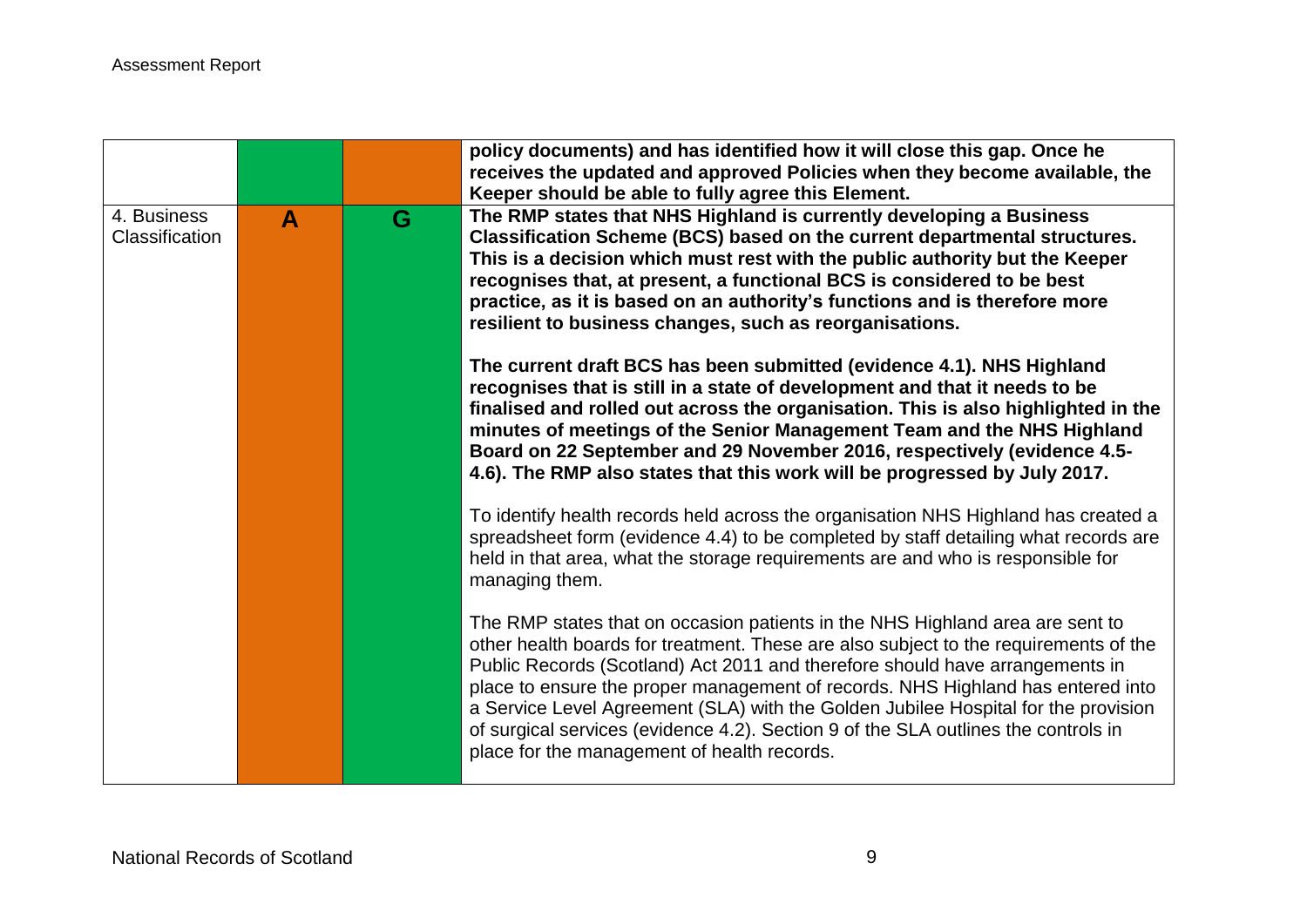|                          |   |   | The RMP also states that private care providers are expected to manage their<br>records in accordance with the Scottish Government Records Management: NHS<br>Code of Practice (Scotland) version 2.1. Additionally, NHS Highland has created a<br>Social Care Model Contract (evidence 4.3). This covers the provision of social care<br>by a third party and Sections A10 and A11 cover the requirements for contractors to<br>comply with the Data Protection Act 1998, Freedom of Information (Scotland) Act<br>2002 and Public Records (Scotland) Act 2011.                                                      |
|--------------------------|---|---|-----------------------------------------------------------------------------------------------------------------------------------------------------------------------------------------------------------------------------------------------------------------------------------------------------------------------------------------------------------------------------------------------------------------------------------------------------------------------------------------------------------------------------------------------------------------------------------------------------------------------|
|                          |   |   | The Keeper can agree this Element on an 'Improvement Model' basis. This<br>means that the authority has identified a gap in provision (the lack of an<br>operational organisation-wide BCS) and has identified how it intends to close<br>this gap. This agreement is dependent upon the Keeper being kept informed<br>as work to close the gap progresses.                                                                                                                                                                                                                                                           |
| 5. Retention<br>schedule | G | G | The RMP states that NHS Highland adheres to the retention and disposal schedules<br>included in the Scottish Government Records Management: NHS Code of Practice<br>(Scotland) version 2.1.                                                                                                                                                                                                                                                                                                                                                                                                                           |
|                          |   |   | The Personnel Department of NHS Highland has developed a Policy for the<br>retention and disposal of staff information (evidence 5.2) which is based on the NHS<br>Code of Practice. This outlines in detail the retention and disposal requirements for<br>the records which form an employee's employment record.                                                                                                                                                                                                                                                                                                   |
|                          |   |   | NHS Highland states that it has developed a retention and disposal schedule for<br>corporate records. This has been provided as evidence 5.7 and was approved by<br>the Information Assurance Group in August 2017. It is also available for staff to view<br>on NHS Highland's intranet and a screenshot has been supplied of the Policies<br>Library showing the schedule's availability (evidence 5.9). Also provided as<br>evidence is an email from NHS Highland's Communications Manager stating that<br>the schedule will be brought to staff's attention in a forthcoming staff newsletter<br>(evidence 5.8). |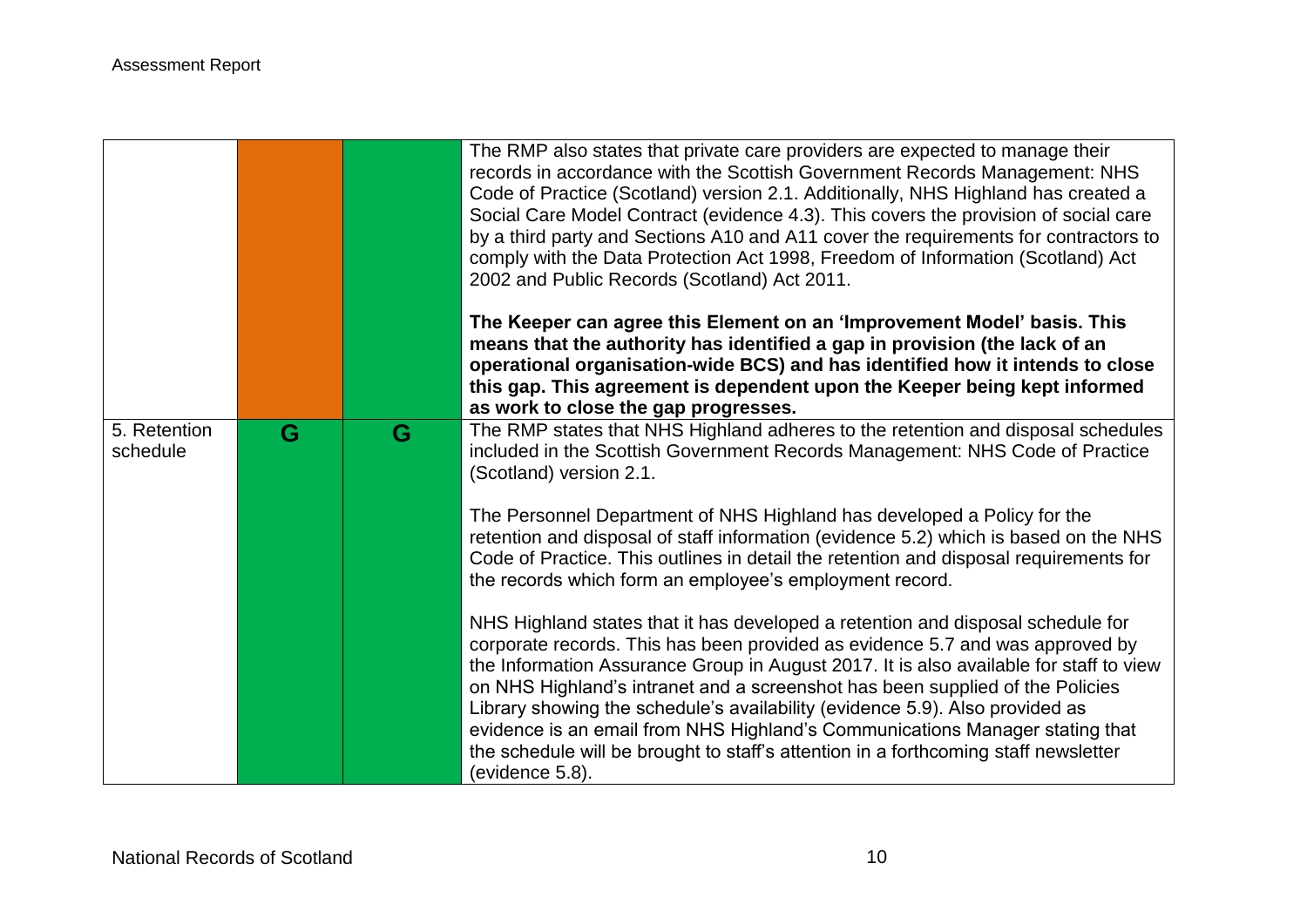$\blacksquare$ 

|                                              |   |   | NHS Highland has provided its Health and Social Care Records Management Policy<br>(evidence 5.3). Also supplied is the Retention, Archiving and Destruction of<br>Personal Health Records Policy (evidence 5.10) which outlines NHS Highland's<br>Policy on the retention and disposal of health records and also includes the health<br>records retention and disposal schedule as Appendix 1.                                                                                                                                                                                                |
|----------------------------------------------|---|---|------------------------------------------------------------------------------------------------------------------------------------------------------------------------------------------------------------------------------------------------------------------------------------------------------------------------------------------------------------------------------------------------------------------------------------------------------------------------------------------------------------------------------------------------------------------------------------------------|
|                                              |   |   | NHS Highland engages Removal Services Scotland (RSS) to provide an off-site<br>storage service which also includes destruction of records in accordance with the<br>retention schedule. The SLA between NHS Highland and RSS has been supplied<br>(evidence 5.4a) as well as the list of requirements for RSS (evidence 5.4b) which<br>covers information security, delivery of records and confidentiality. A sample list of<br>the records stored there has also been submitted (evidence 5.4c).                                                                                             |
|                                              |   |   | NHS Highland has also developed a protocol for the management of Board and<br>Committee records. NHS Highland has supplied this Protocol as evidence 5.5.                                                                                                                                                                                                                                                                                                                                                                                                                                      |
|                                              |   |   | The Keeper agrees that NHS Highland has operational retention and disposal<br>schedules which determine retention periods and actions to be taken on the<br>categories of records created and managed by NHS Highland.                                                                                                                                                                                                                                                                                                                                                                         |
| 6. Destruction<br>Arrangements<br>Compulsory | A | G | NHS Highland has outlined the following arrangements for the destruction of<br>information and records:                                                                                                                                                                                                                                                                                                                                                                                                                                                                                        |
| element                                      |   |   | <b>Paper (on-site) – For corporate records, NHS Highland engages Northern</b><br>Recycling Solutions to uplift and securely destroy confidential paper waste. The<br>procedures which govern this process have been submitted (evidence 6.8). A<br>sample destruction certificate has been supplied to show that these procedures are<br>operational (evidence 6.9). The Protocol for the Secure Archiving and Destruction of<br>Records (evidence 6.10) provides guidance on how this should practically work. The<br>RMP specifically states that this arrangement excludes medical records. |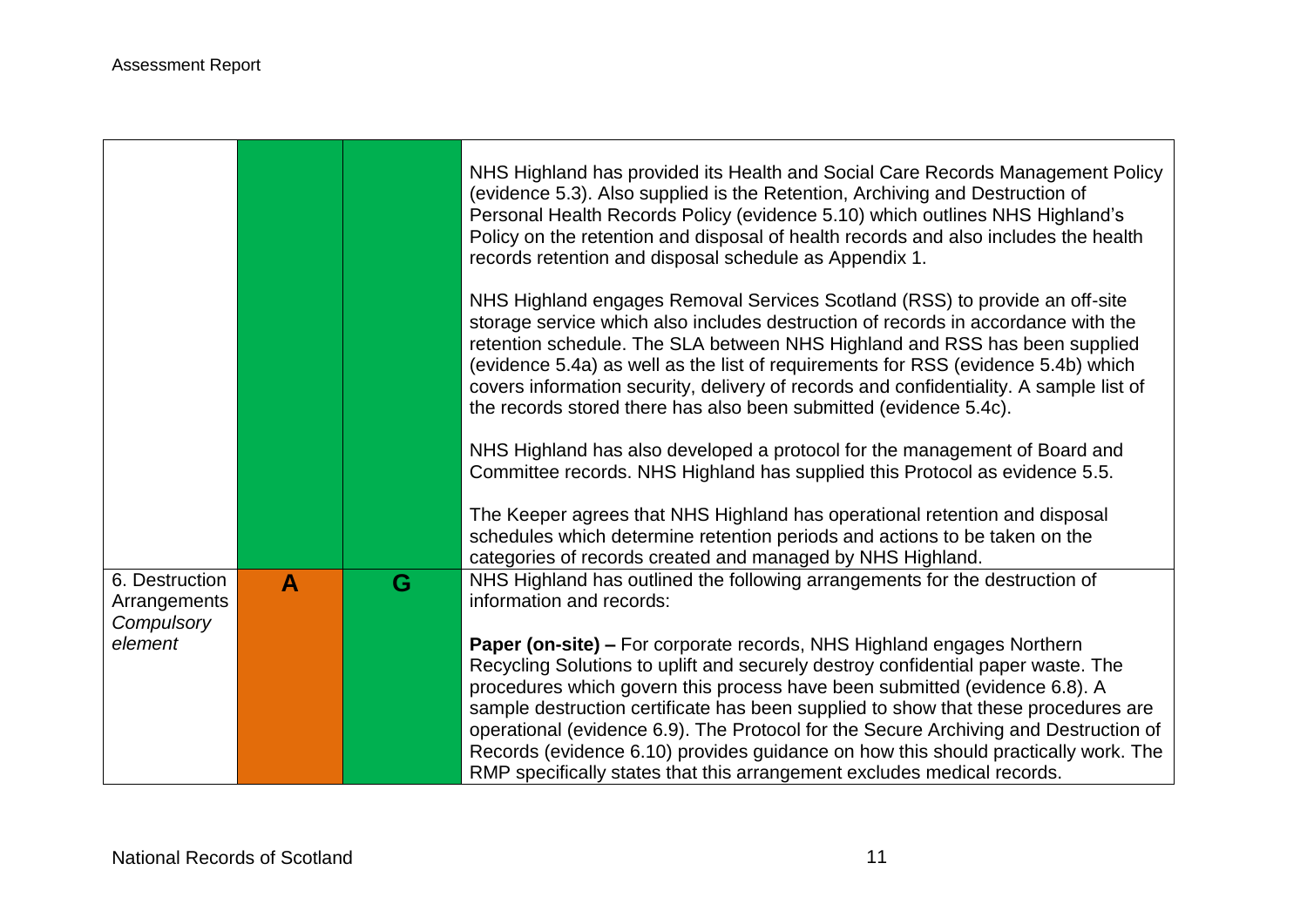Medical records would appear to be destroyed as part of the contract NHS Highland has with RSS. This is managed by means of a SLA (evidence 5.4a) which details the services provided by RSS and the standards expected of them in carrying these out. A destruction certificate has been provided showing that these procedures are operational (evidence 6.5). Confidential corporate and medical records are collected from secure confidential waste bins onsite and destroyed by Northern Recycling. The Standard Operating Procedures (Destruction of Health Records Onsite and the Destruction of Health Records Offsite) which form Appendices 3 and 4 of the Retention, Destruction and Archiving of Health Records Policy (evidence 5.10) describe the processes in place for ensuring the secure destruction of confidential waste stored both on- and off-site.

The RMP states 'With regards to NHSH clinical health records, all details relating to the retention and destruction of files is outlined in our health care management plan which reflect national guidance for disposal of Confidential waste.' The NHS Highland Health and Social Care Records Management Policy (evidence 6.1) outlines the importance of disposal. The Retention, Destruction and Archiving of Health Records Policy (evidence 5.10) includes Standard Operating Procedures (Destruction of Health Records Onsite and the Destruction of Health Records Offsite) which provide staff with practical guidance on the destruction of Health Records.

**Paper (off-site) –** NHS Highland engages RSS to provide an off-site storage service which also includes destruction of records in accordance with the retention schedule. The SLA between NHS Highland and RSS has been supplied (evidence 5.4a). NHS Highland has also provided the Standard Operating Procedures (Destruction of Health Records Offsite) which is Appendix 4 of the Retention, Destruction and Archiving of Health Records Policy (evidence 5.10). This describes how NHS Highland ensures that confidential waste stored off-site is securely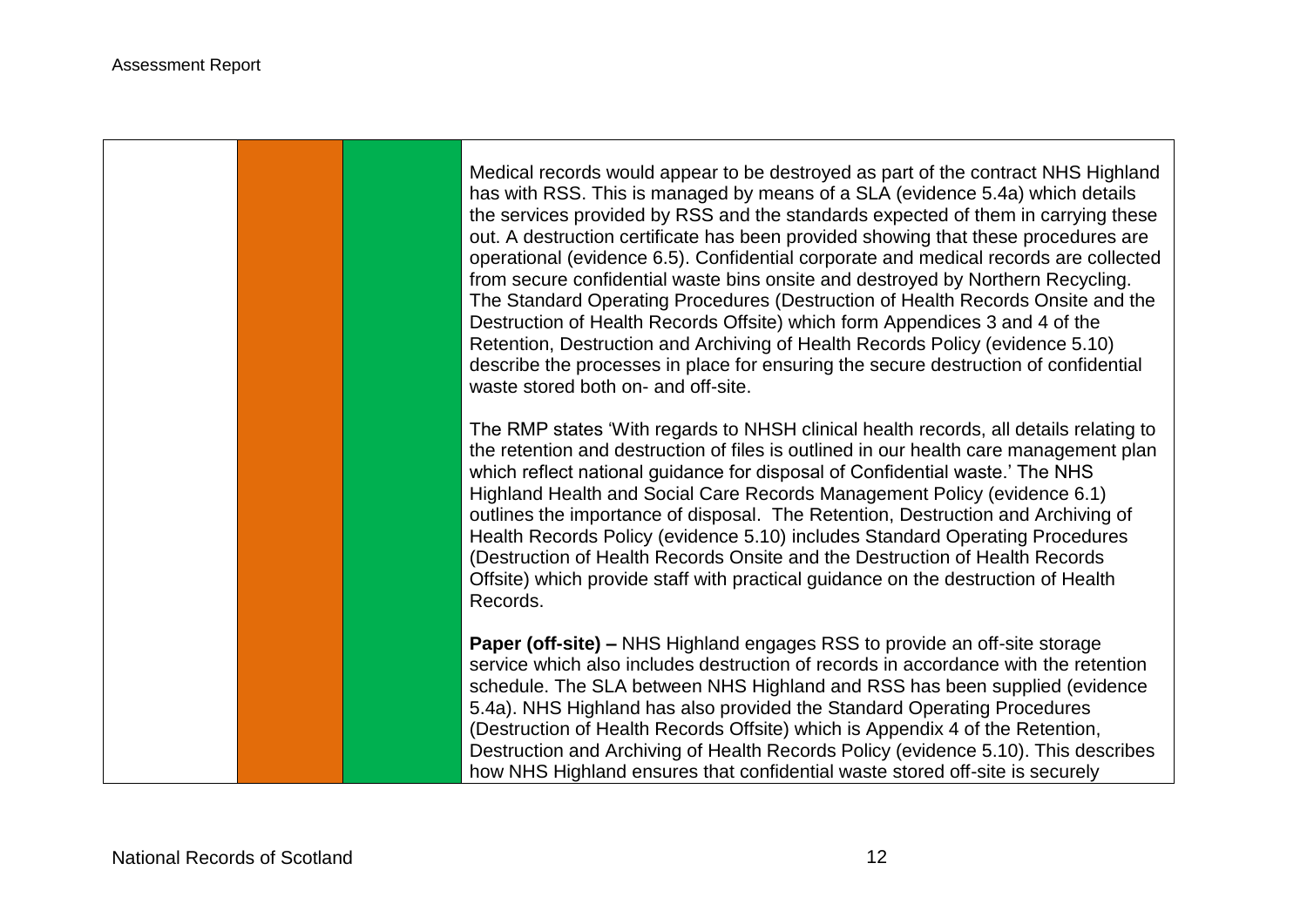

**Electronic – The RMP states that NHS Highland manages the destruction of electronic records from its shared drives but recognises that there is a need for improvement in this area. The RMP also states that NHS Highland is working to address the gap in the destruction of electronic records and plans to update protocols and procedures to ensure staff are aware of what they need to do. Some guidance exists in the Protocol for the Secure Archiving and Destruction of Records (evidence 6.10) for the destruction of electronic records. A Standard Operating Procedures document has also been produced for Tracking Culled Notes on the PMS system (evidence 6.7). The Keeper requests that he is kept informed of progress in the development of this guidance.**

**Hardware –** NHS Highland employs a contractor to regularly and securely dispose of obsolete hardware (Dacoll). An extract from the contract has been provided (evidence 6.2) showing that Dacoll are responsible for the secure erasure of all information stored on defunct hardware before physically destroying the equipment. This is governed by the Equipment Disposal Procedure (evidence 6.6). Also provided is a certificate of destruction showing that the procedures are operational and a breakdown of the types of hardware being disposed of (evidence 6.3 and 6.4).

**Back-ups –** Under Element 10, NHS Highland, quite correctly states that 'All records and data stored on NHSH networks are subject to regular backup and recovery procedures.' NHS Highland has provided details of its back-up schedules (evidence 6.12) showing that there are comprehensive measures in place to back up electronic information and systems. It also details how long these are retained for.

The RMP states that 'Information outlining retention/destruction periods for a wide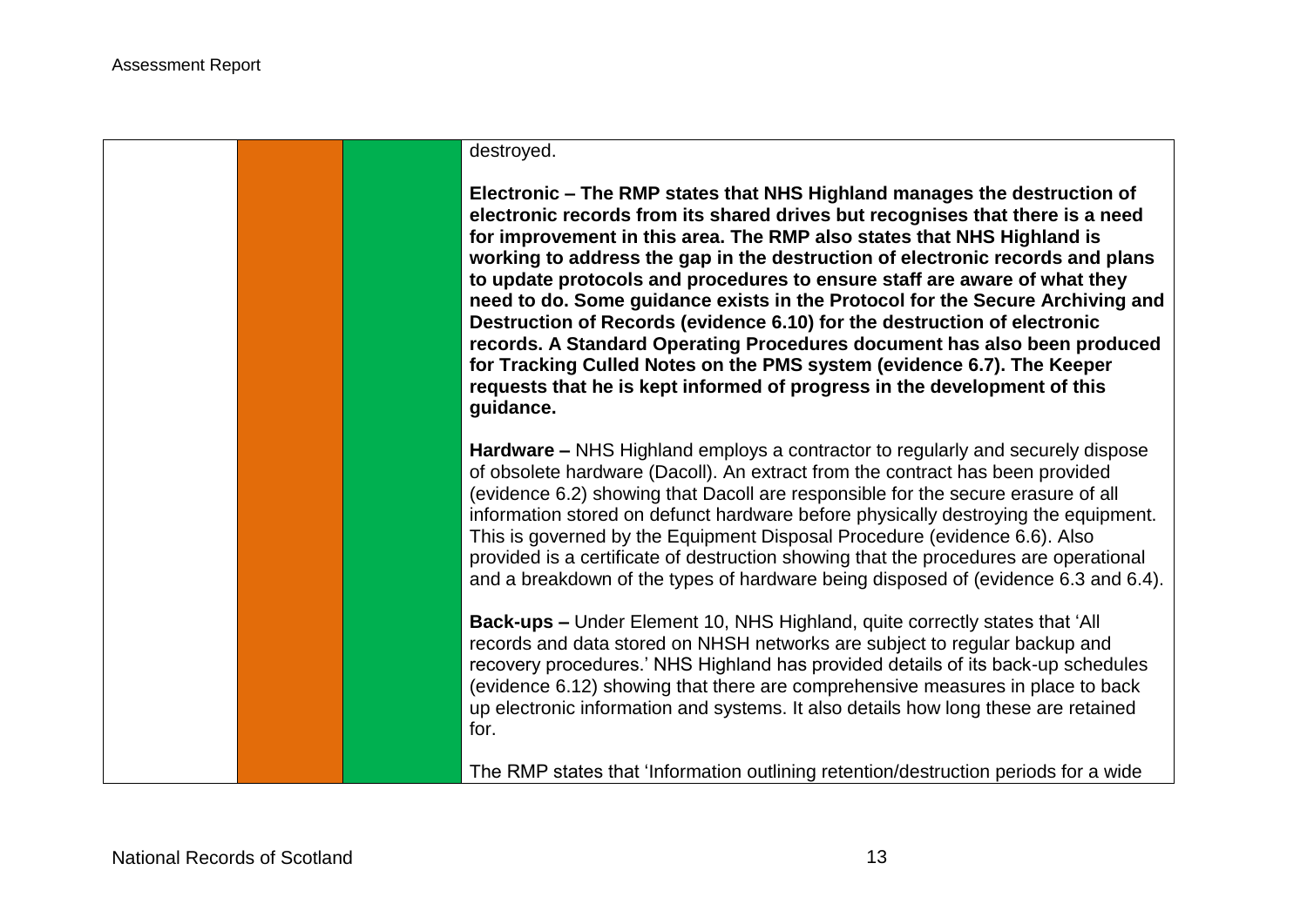|                                                       |   |   | range of records held across the organisation is available to staff on the NHSH<br>Intranet site, as is information relating to guidance on the disposal of confidential<br>waste.' NHS Highland has provided a screenshot showing that staff have access to<br>the Scottish Government Records Management: NHS Code of Practice (evidence<br>6.14). Also provided is a screenshot showing the intranet policy library (evidence<br>6.13) which allows staff to access a number of information governance and<br>management policies.<br>The Keeper can agree this Element on an 'Improvement Model' basis. This<br>means that the authority has identified a gap in provision (the destruction of<br>electronic records) and has identified how it intends to close this gap. As part<br>of this agreement, the Keeper expects to be regularly updated on the progress<br>of the work. |
|-------------------------------------------------------|---|---|-----------------------------------------------------------------------------------------------------------------------------------------------------------------------------------------------------------------------------------------------------------------------------------------------------------------------------------------------------------------------------------------------------------------------------------------------------------------------------------------------------------------------------------------------------------------------------------------------------------------------------------------------------------------------------------------------------------------------------------------------------------------------------------------------------------------------------------------------------------------------------------------|
| 7. Archiving<br>and Transfer<br>Compulsory<br>element | G | G | NHS Highland has identified Highland Council Archives as its place of deposit for<br>records selected for permanent preservation. This arrangement is formalised in a<br>SLA between NHS Highland and Highland Council Archives (evidence 7.1). Also<br>provided as evidence is correspondence between NHS Highland and the Highland<br>Council Archivist, a catalogue of NHS Highland archives which have been<br>transferred to the Archives, a list of the deposits made to the Archives and deposit<br>forms detailing the records being transferred. This Agreement is reviewed on an<br>annual basis.                                                                                                                                                                                                                                                                             |
|                                                       |   |   | The RMP also mentions NHS Highland's arrangements with RSS to provide a<br>storage facility for semi-current and inactive clinical health records. RSS is used to<br>store semi-current paper records. These are securely destroyed by RSS in<br>accordance with the retention schedule. Records selected for permanent<br>preservation are transferred to Highland Council Archives. Further details are<br>provided in the Archive Policy (evidence 7.7).<br>The Archive Policy (evidence 7.7) describes the procedures in place for transferring                                                                                                                                                                                                                                                                                                                                     |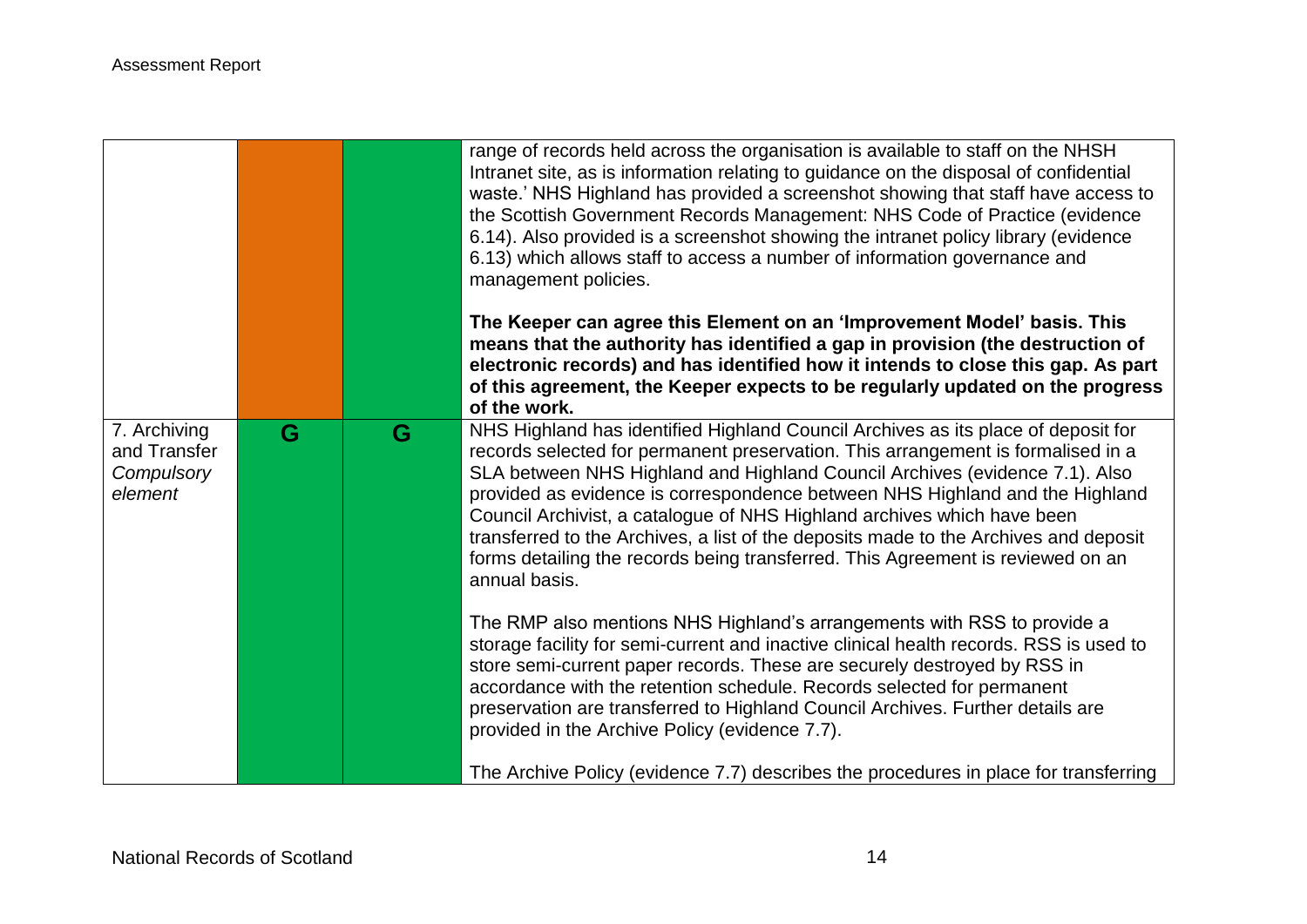|                                                     |   |   | archival records to Highland Council Archive. The Policy is also available staff on<br>NHS Highland's intranet policies library.                                                                                                                                                                                                                                                                                                                                                                                                                                                                                                                                                           |
|-----------------------------------------------------|---|---|--------------------------------------------------------------------------------------------------------------------------------------------------------------------------------------------------------------------------------------------------------------------------------------------------------------------------------------------------------------------------------------------------------------------------------------------------------------------------------------------------------------------------------------------------------------------------------------------------------------------------------------------------------------------------------------------|
|                                                     |   |   | The Keeper agrees that there are arrangements in place to ensure that records of<br>an archival nature can be transferred to an appropriate archive.                                                                                                                                                                                                                                                                                                                                                                                                                                                                                                                                       |
| 8. Information<br>Security<br>Compulsory<br>element | G | G | NHS Highland adheres to the provisions set out in the NHS Scotland Information<br>Security Policy (evidence 8.1) but has also created its own Information Security<br>Policy (evidence 8.2) which relates more directly to its own arrangements. The<br>Policy sets out how NHS Highland protects its information and systems and outlines<br>the responsibilities for ensuring this. The Policy makes it clear that it applies to both<br>manual and electronic information.                                                                                                                                                                                                              |
|                                                     |   |   | The RMP states that staff are required to read the Policy on induction to NHS<br>Highland. The RMP also states that the Policy is available for staff to consult on the<br>intranet. NHS Highland has provided a screenshot of the location of the Information<br>Security Policy on the policies library section of its intranet.                                                                                                                                                                                                                                                                                                                                                         |
|                                                     |   |   | The Policy is supported by a suite of information governance policies, such as an<br>Email Policy (evidence 8.3a), an Internet Policy (evidence 8.3b), a Password<br>Change Policy (evidence 8.3c), Mobile Data and Devices Policy (evidence 8.3d) and<br>a Social Media Protocol (evidence 8.3i). The RMP also states that these policies<br>are available to staff on NHS Highland's intranet. A number of the<br>abovementioned policies are currently under review and will be submitted to<br>the Information Assurance Group for approval in November 2017. The Keeper<br>requests that he is sent these policies once they have been approved to keep<br>the submission up-to-date. |
|                                                     |   |   | NHS Highland has also provided their Clear Screen Clear Desk Policy (evidence<br>8.3j) which covers staff responsibilities for ensuring that both electronic and paper<br>records are not accessible to those who are not authorised to view them.                                                                                                                                                                                                                                                                                                                                                                                                                                         |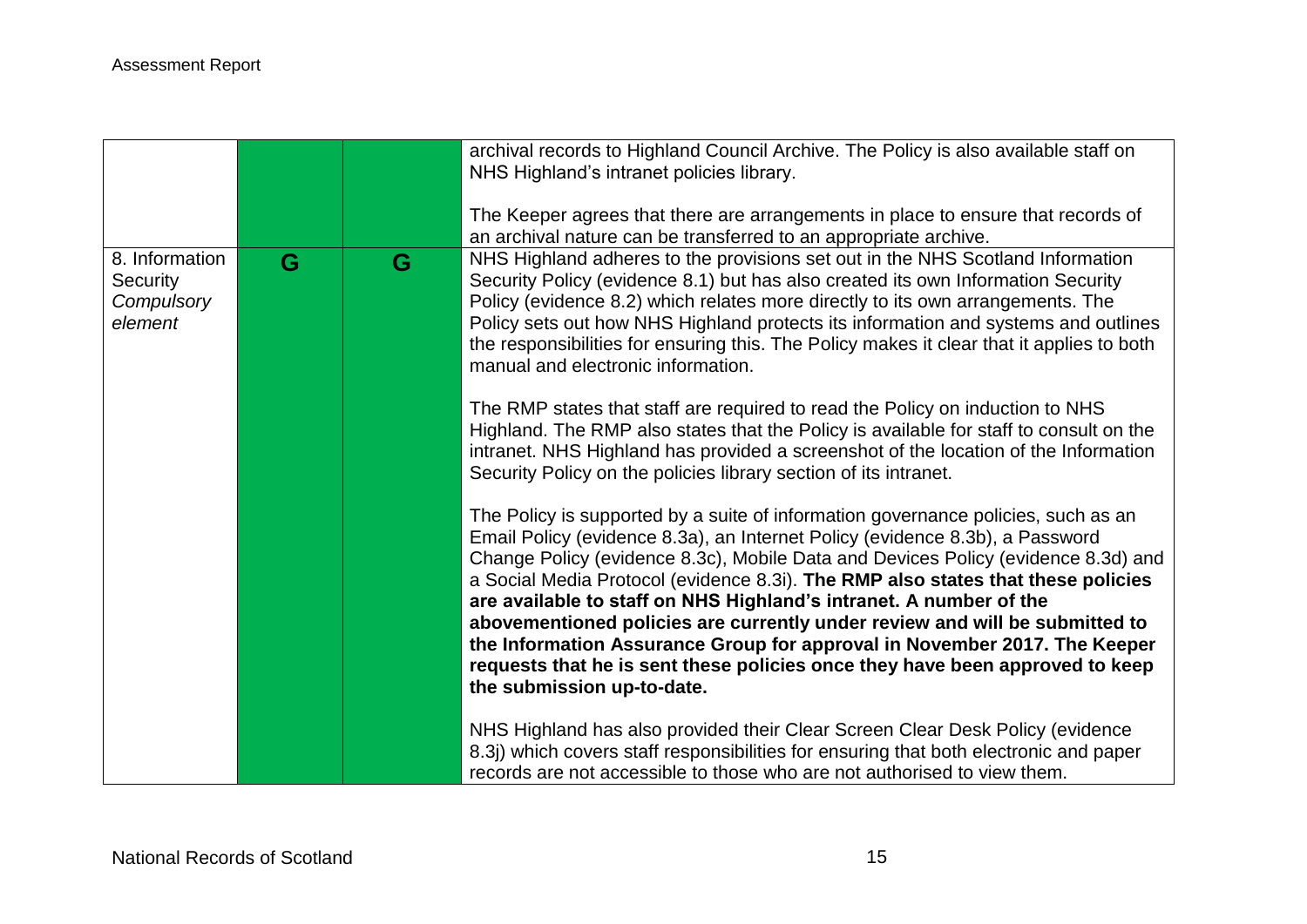$\Gamma$ 

|                       |   |   | The RMP states that in March 2012 NHS Highland took on responsibility for Adult<br>Social Care from Highland Council which involved a transfer of staff from the<br>Council to NHS Highland. The RMP states that former Highland Council staff<br>involved in the delivery of social care now use NHS Highland equipment and<br>systems and are therefore subject to the relevant policies and procedures when<br>doing so. |
|-----------------------|---|---|-----------------------------------------------------------------------------------------------------------------------------------------------------------------------------------------------------------------------------------------------------------------------------------------------------------------------------------------------------------------------------------------------------------------------------|
|                       |   |   | Also provided as evidence is a Standard Operating Procedure for sending copies of<br>patient records to the Procurator Fiscal (evidence 8.5). This outlines the steps to be<br>taken to maintain the security of information.                                                                                                                                                                                               |
|                       |   |   | Also submitted is guidance for the management of NHS Highland's Active Directory<br>(evidence 8.6) which covers staff's user IDs and access to shared folders.                                                                                                                                                                                                                                                              |
|                       |   |   | A NHS Scotland Information Risk Assessment template has been supplied<br>(evidence 8.7) to highlight how NHS Highland identifies and categorises threats to<br>its information security. A Risk Assessment form for the storage of Casenotes<br>(evidence 8.8) has been submitted.                                                                                                                                          |
|                       |   |   | The Keeper agrees that there are procedures in place to protect NHS Highland's<br>information and systems.                                                                                                                                                                                                                                                                                                                  |
| 9. Data<br>Protection | G | G | NHS Highland is registered as a Data Controller by the Information Commissioner's<br>Office (registration number: Z5634253).                                                                                                                                                                                                                                                                                                |
|                       |   |   | NHS Highland have provided their Data Protection Policy (evidence 9.16). This sets<br>out the corporate approach for ensuring compliance with the Data Protection Act<br>1998 and also how it intends to comply with the forthcoming EU General Data<br>Protection Regulation (GDPR). Also submitted is a screenshot of the intranet policy<br>library (evidence 9.17) showing that staff have access to the Policy and are |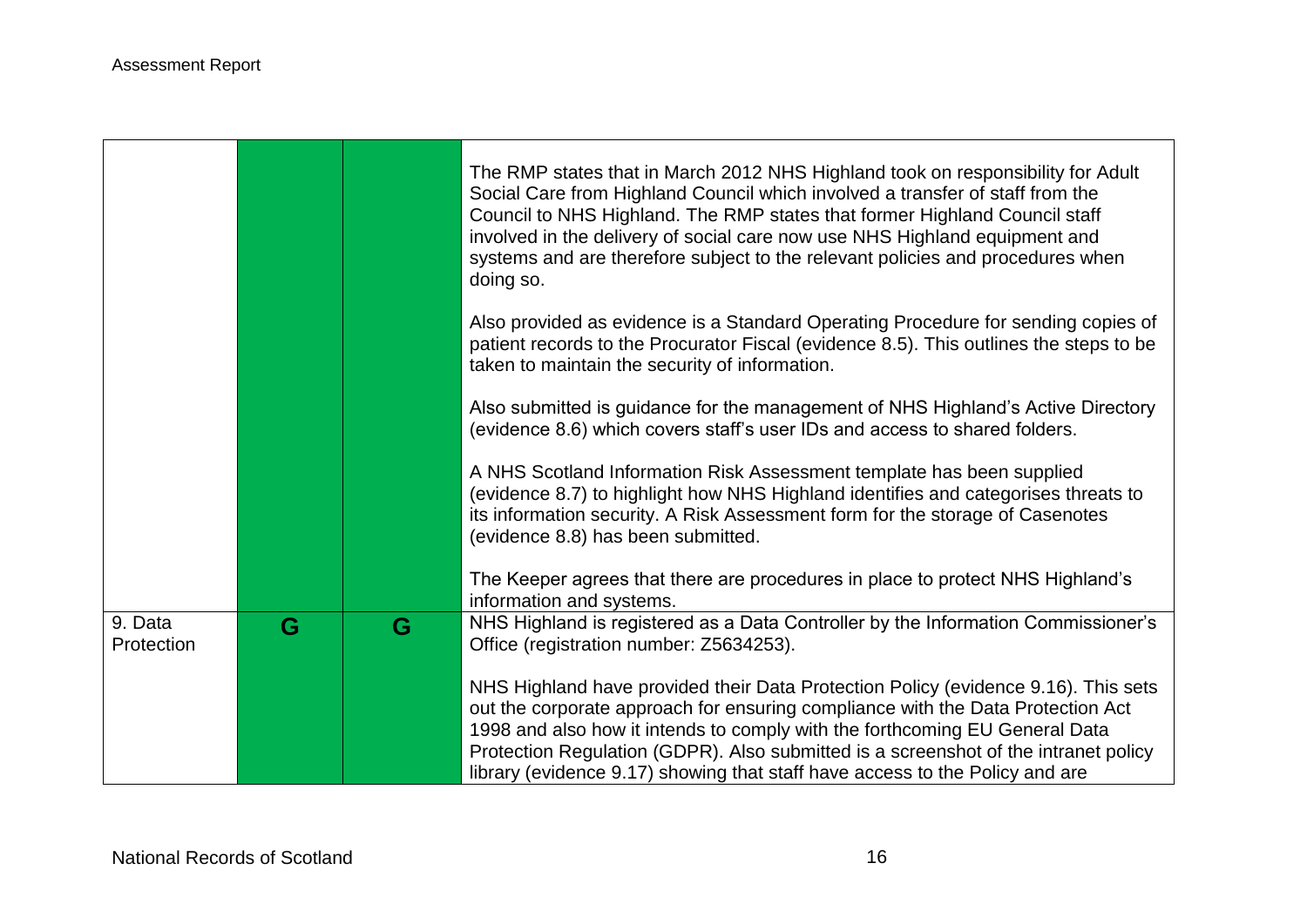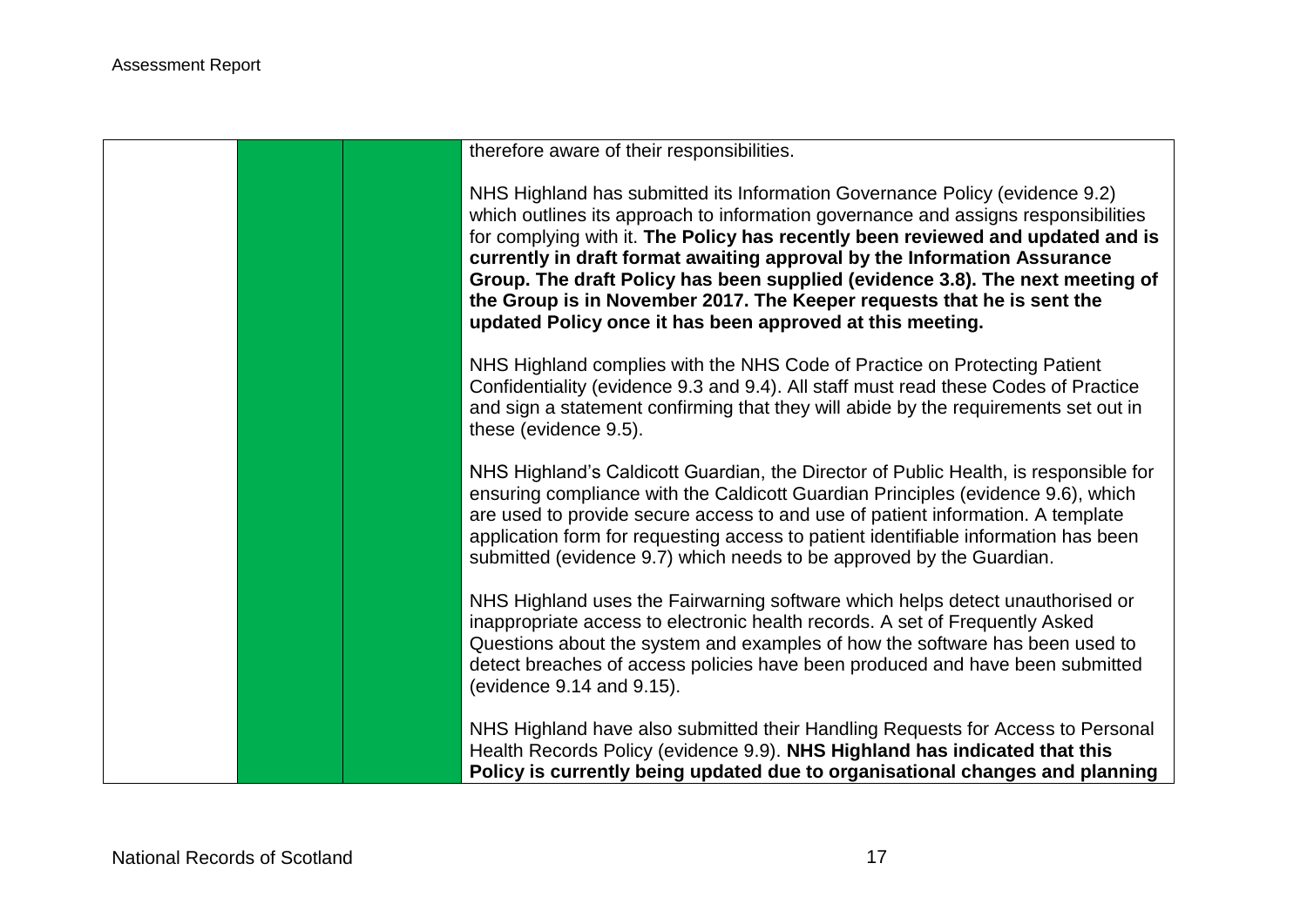|                                                    |   |   | for the EU GDPR coming into force. At present NHS Highland is currently<br>using NHS Scotland's Subject Access Request Policy (evidence 9.18). The<br>Keeper agrees that this is appropriate and requests that he is provided with a<br>copy of the updated local policy once it becomes available                                                                                                                                                                                                                                                                                                                      |
|----------------------------------------------------|---|---|-------------------------------------------------------------------------------------------------------------------------------------------------------------------------------------------------------------------------------------------------------------------------------------------------------------------------------------------------------------------------------------------------------------------------------------------------------------------------------------------------------------------------------------------------------------------------------------------------------------------------|
|                                                    |   |   | Also submitted as evidence is a leaflet providing information to patients about how<br>to access their health records (evidence 9.10) and an application form for requesting<br>access (evidence 9.11). A leaflet showing the fee structure for providing copies of<br>records has also been supplied (evidence 9.12). A Standard Operating Procedure<br>for dealing with Subject Access Requests under the Data Protection Act 1998 has<br>been produced for staff and has been provided to the Keeper (evidence 9.13)                                                                                                 |
|                                                    |   |   | NHS Highland provides online training on Safe Information Handling using the Learn<br>Pro system. All staff must complete this module. A screenshot of the system has<br>been supplied (evidence 9.8).                                                                                                                                                                                                                                                                                                                                                                                                                  |
|                                                    |   |   | The Keeper agrees that NHS Highland has procedures in place to protect the<br>personal and sensitive information it creates and manages.                                                                                                                                                                                                                                                                                                                                                                                                                                                                                |
| 10. Business<br>Continuity<br>and Vital<br>Records | A | G | The RMP states that all records and information stored on NHS Highland systems is<br>regularly backed up and in the event of an eHealth systems failure the Business<br>Continuity Plan (BCP) will be activated, which covers both clinical and corporate<br>records. The RMP also states that there are business continuity arrangements in<br>place for all clinical and corporate records. A sample BCP for the Central Records<br>Department at Raigmore Hospital, Inverness, has been submitted (evidence 10.1).<br>The RMP indicates that this BCP will be rolled out to all records sites in the<br>near future. |
|                                                    |   |   | An internal audit was carried out into Business Continuity Planning in 2013 and the<br>report has been submitted to the Keeper (evidence 10.2). This identified a number<br>of areas where the auditors considered improvement was required.                                                                                                                                                                                                                                                                                                                                                                            |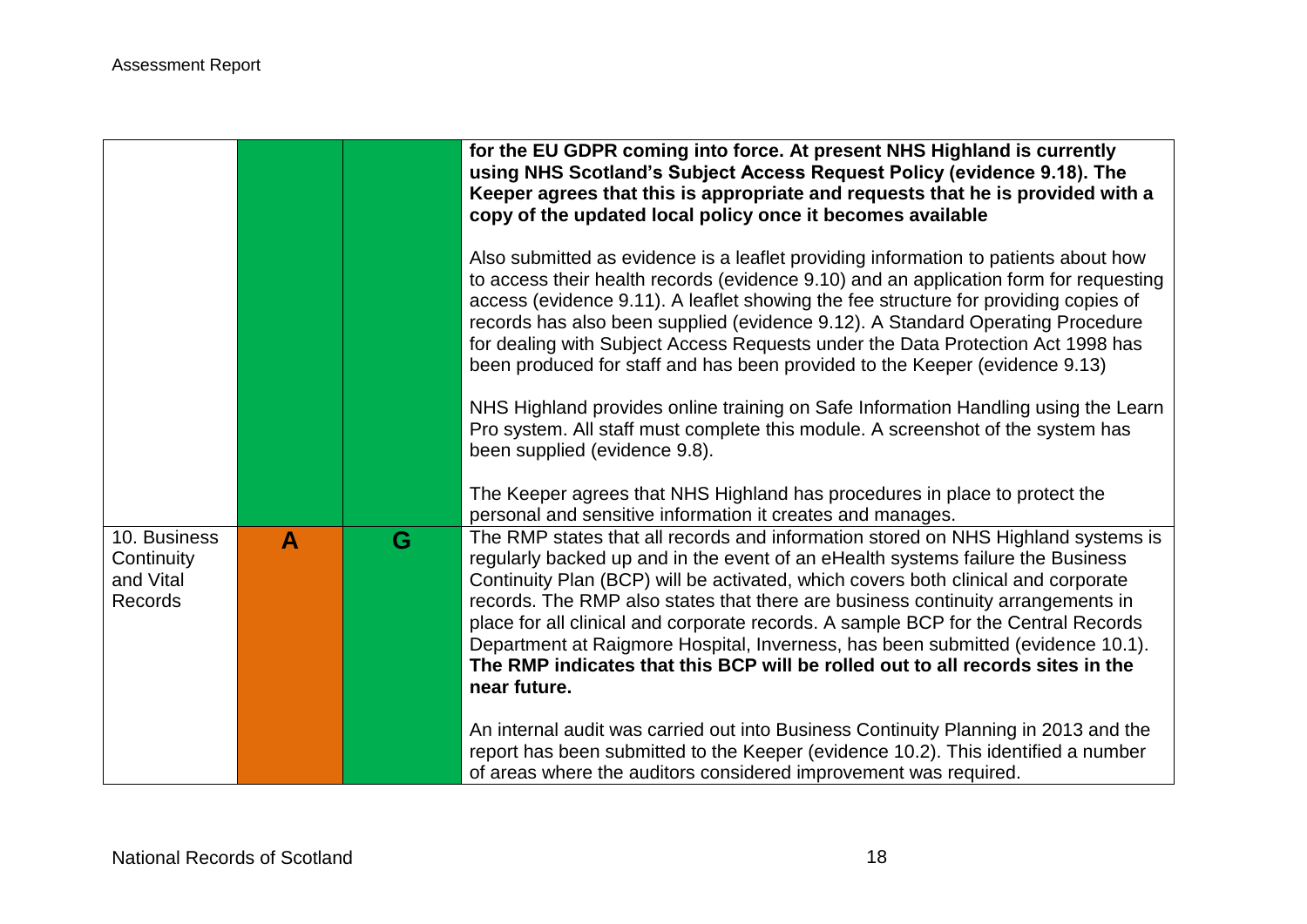|                 |              |   | NHS Highland states that it now has a virtualised server environment which<br>comprises two separate replicated nodes held in different data centres and in the<br>event of a disaster in one, services would move to the alternative location.                                                                                                                                                                                                         |
|-----------------|--------------|---|---------------------------------------------------------------------------------------------------------------------------------------------------------------------------------------------------------------------------------------------------------------------------------------------------------------------------------------------------------------------------------------------------------------------------------------------------------|
|                 |              |   | The RMP indicates that a Learn Pro module in business continuity arrangements is<br>available to staff. NHS Highland has provided a screenshot of the LearnPro<br>Business Continuity Management module (evidence 10.3).                                                                                                                                                                                                                                |
|                 |              |   | The Keeper can agree this Element on an 'improvement model' basis. This<br>means that the authority has identified a gap in provision (the lack of a fully<br>rolled out BCP(s) and has evidenced a commitment to closing the gap. As part<br>of this agreement the Keeper will expect to be kept informed as work<br>progresses towards closing the gap.                                                                                               |
| 11. Audit trail | $\mathbf{A}$ | G | NHS Highland uses a patient administration system, TRAK, to monitor the<br>movement of paper clinical records and this is updated by staff when records are<br>moved between locations. A screenshot has been supplied showing the audit trail<br>changes to a patient's records and another showing the tracking of the movement of<br>paper records (evidence 11.2).                                                                                  |
|                 |              |   | NHS Highland uses the Fairwarning software which helps detect unauthorised or<br>inappropriate access to electronic health records. A set of Frequently Asked<br>Questions about the system and examples of how the software has been used to<br>detect breaches of access policies have been produced and have been submitted<br>(evidence 11.1). The software is able to identify when an electronic patient record<br>has been accessed and by whom. |
|                 |              |   | Also submitted as evidence is NHS Highland's Policy for the Management of<br>Policies, Procedures, Guidelines and Protocols (evidence 11.3). This Policy's aim is<br>to standardise the creation, management and dissemination of key documents                                                                                                                                                                                                         |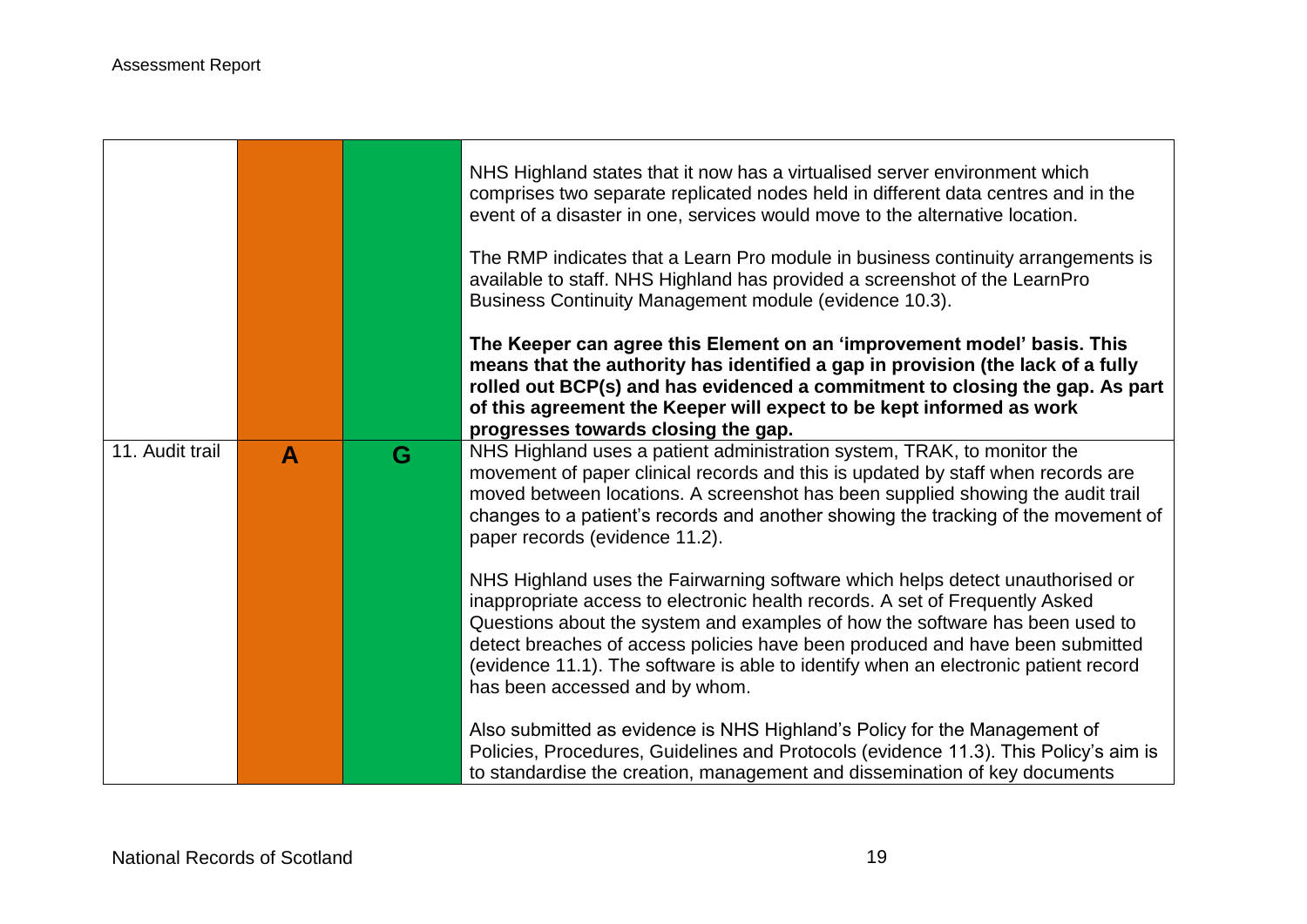|                                                                      |                  |   | across the organisation. A central register in the form of a database is maintained of<br>all policies, procedures, guidelines and protocols in operation. This database is<br>managed the Clinical Governance Support Team who issue reminders to the<br>owners of documents when these are due to be reviewed. NHS Highland has<br>stated that the Policy has now been reviewed and updated but is awaiting<br>approval by the Risk Management Steering Group which is due to meet in<br>November 2017. Once approved it will be communicated to staff and made<br>available on the NHS Highland intranet. The Keeper requests he is sent a copy<br>of the updated Policy once it has been approved.<br>The RMP states that NHS Highland is currently in the process of implementing<br>new software, File 360, for managing some corporate records. Some of the<br>documentation for the implementation of this software has been supplied<br>(evidence 11.4-11.6). The RMP also states that NHS Highland is considering<br>implementing a document management system. The Keeper requests that he<br>is kept informed in both these areas, particularly because this work will<br>presumably need to be aligned with the BCS (see Element 4).<br>The Keeper can agree this Element on an 'improvement model' basis. This<br>means that the authority has identified a gap in provision (the lack of a fully<br>implemented and rolled out system for the management of corporate<br>electronic records) and has evidenced a commitment to closing the gap. As<br>part of this agreement the Keeper will expect to be kept informed as work<br>progresses towards closing the gap. |
|----------------------------------------------------------------------|------------------|---|---------------------------------------------------------------------------------------------------------------------------------------------------------------------------------------------------------------------------------------------------------------------------------------------------------------------------------------------------------------------------------------------------------------------------------------------------------------------------------------------------------------------------------------------------------------------------------------------------------------------------------------------------------------------------------------------------------------------------------------------------------------------------------------------------------------------------------------------------------------------------------------------------------------------------------------------------------------------------------------------------------------------------------------------------------------------------------------------------------------------------------------------------------------------------------------------------------------------------------------------------------------------------------------------------------------------------------------------------------------------------------------------------------------------------------------------------------------------------------------------------------------------------------------------------------------------------------------------------------------------------------------------------------------------------------------|
| 12.<br>Competency<br>Framework<br>for records<br>management<br>staff | $\blacktriangle$ | G | NHS Highland has identified the Board Secretary, Ruth Daly, as the individual<br>responsible for compliance with the Public Records (Scotland) Act 2011 in relation<br>to corporate records (see Element 2). Ms Daly's Job Description (evidence 12.6)<br>shows a clear responsibility for compliance with the Public Records (Scotland) Act<br>2011.                                                                                                                                                                                                                                                                                                                                                                                                                                                                                                                                                                                                                                                                                                                                                                                                                                                                                                                                                                                                                                                                                                                                                                                                                                                                                                                                 |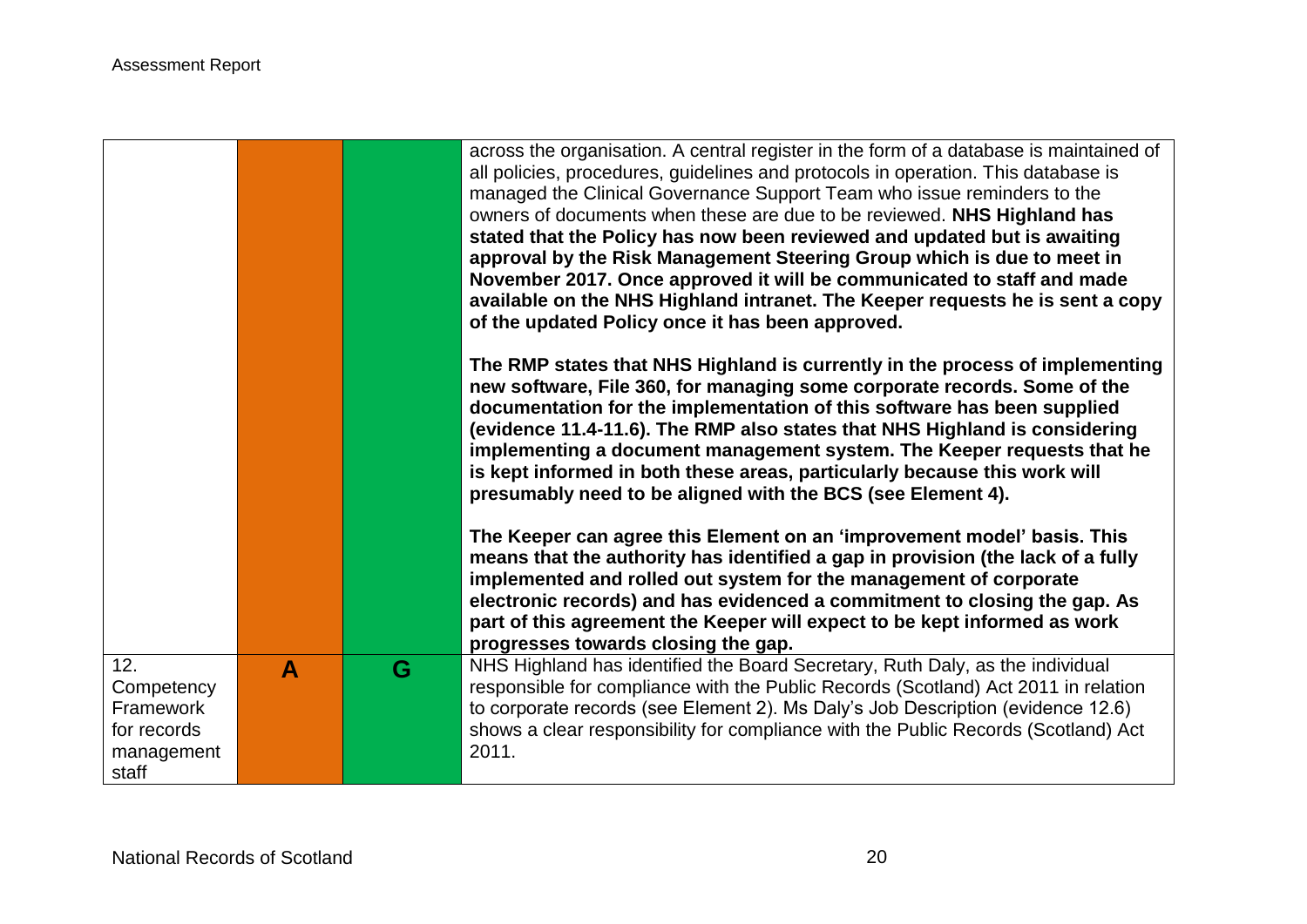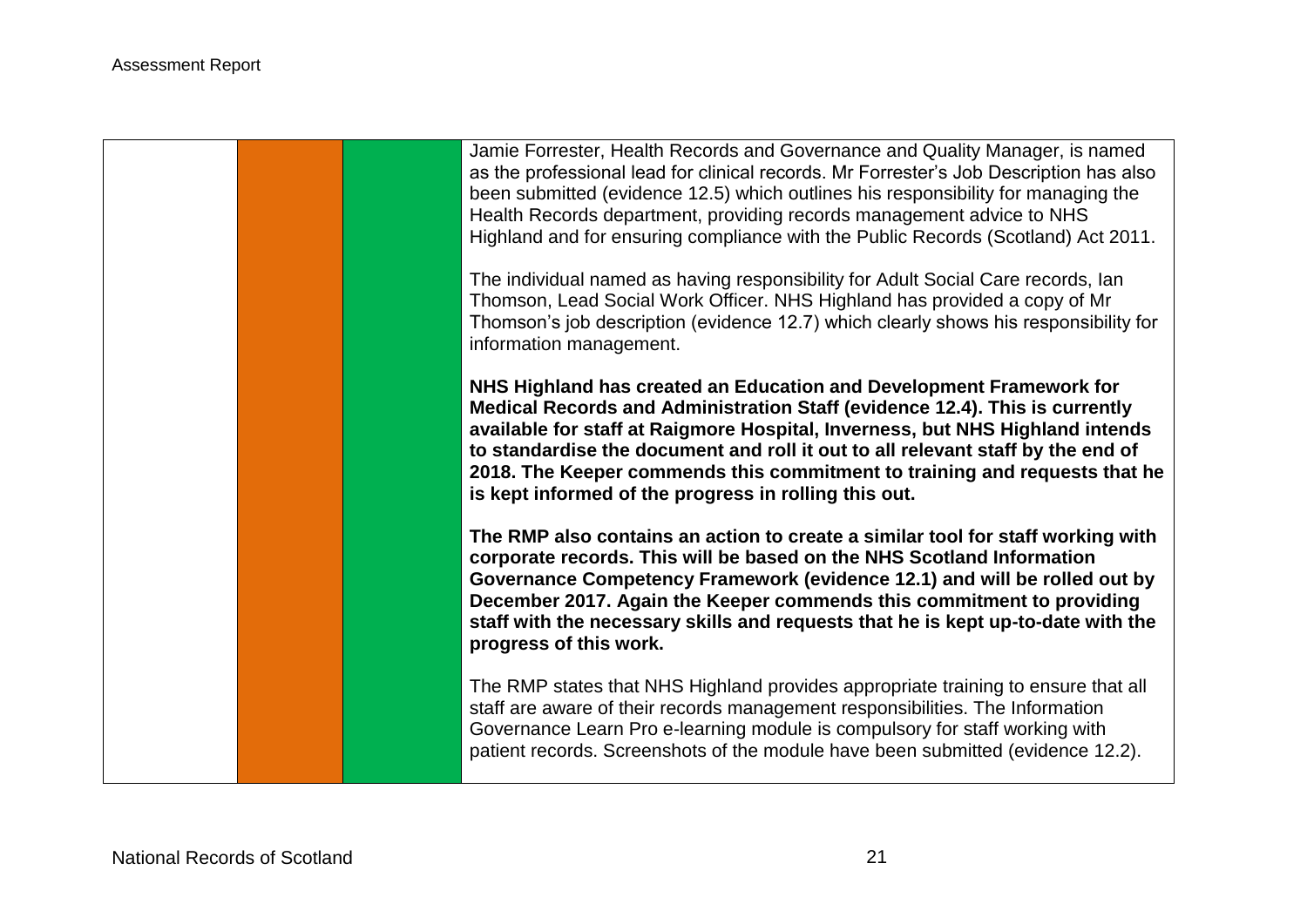|                                 |   |   | The RMP also states that NHS Highland has recently re-established an Area<br>Medical Records Committee with associated sub-groups. This includes Adult Social<br>Care records and will provide a consistent approach to records management across<br>the organisation.<br>The Keeper can agree this Element on an 'improvement model' basis. This<br>means that the authority has identified a gap in provision (the lack of an<br>organisation-wide competency framework) and has identified how it intends to<br>close this gap. As part of this agreement the Keeper requests that he is kept<br>informed of progress in this area.                                                                                                                           |
|---------------------------------|---|---|------------------------------------------------------------------------------------------------------------------------------------------------------------------------------------------------------------------------------------------------------------------------------------------------------------------------------------------------------------------------------------------------------------------------------------------------------------------------------------------------------------------------------------------------------------------------------------------------------------------------------------------------------------------------------------------------------------------------------------------------------------------|
| 13.<br>Assessment<br>and Review | G | G | The RMP indicates that the records managers identified in Element 2 (Ms Daly for<br>Corporate Records, Mr Forrester for Health Records and Mr Thomson for Adult<br>Social Care records) will review and assess the RMP quarterly. The records<br>managers will report on a six monthly basis to the Information Assurance Group.<br>The remit of the Information Assurance Group is to ensure the management of<br>information in line with statutory and regulatory frameworks and is comprised of<br>members from across the organisation (evidence 13.3). The Group in turn reports to<br>the Clinical Governance Committee. The Committee's Role and Remit has also<br>been provided (evidence 13.2). The Committee reports to the Board of NHS<br>Highland. |
|                                 |   |   | The RMP also states that parts of the RMP will be submitted every six months to<br>NHS Highland's internal auditors. NHS Highland has stated that discussions are<br>currently underway with its internal auditors to determine whether there is<br>capacity to add the RMP into the internal audit programme. Email<br>correspondence with Internal Audit has been supplied (evidence 13.6)<br>showing that discussions are on-going and that they have previously audited<br>aspects of information governance, information and records management.<br>The Keeper requests that he is informed of the results of these discussions.                                                                                                                            |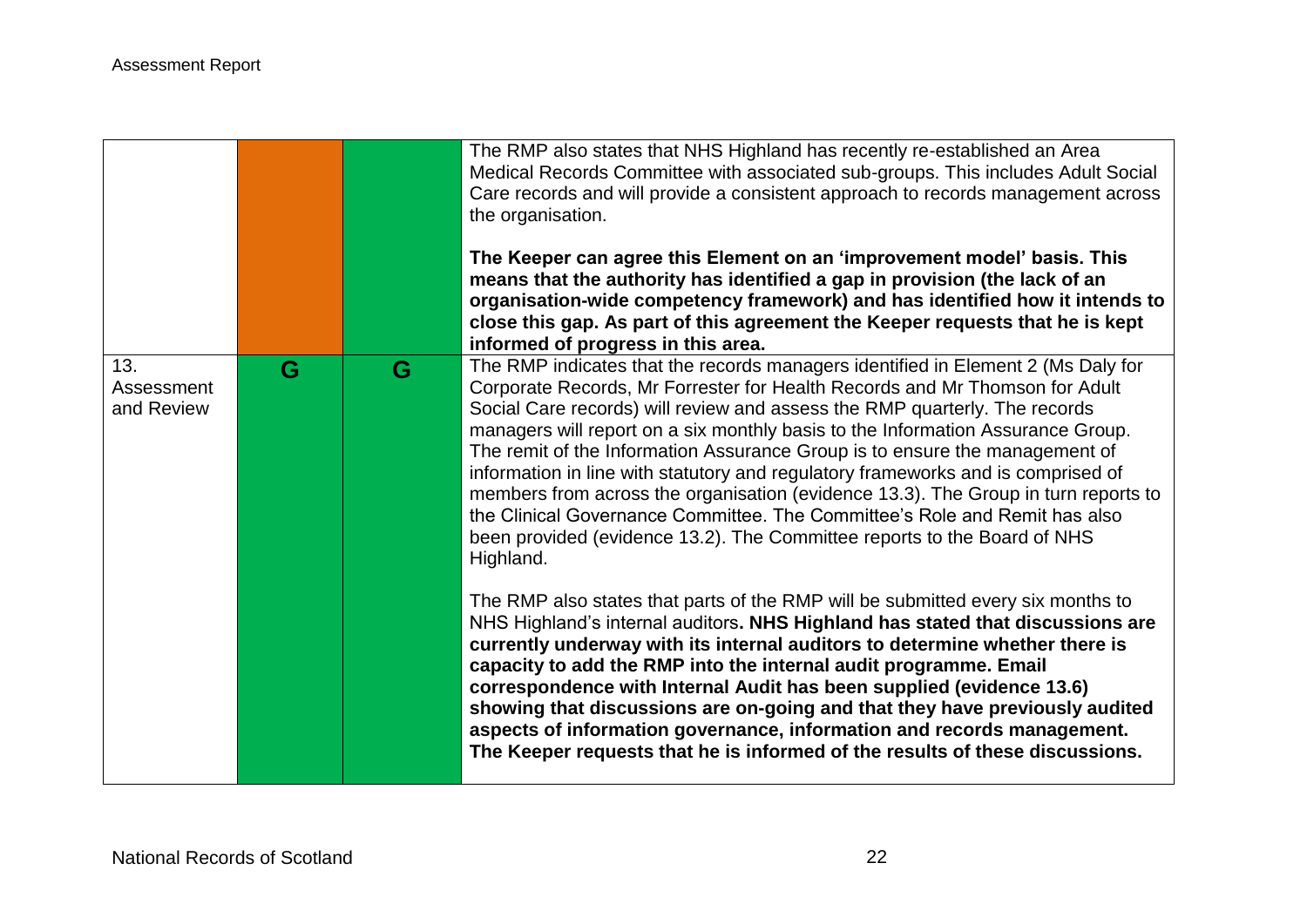|                           |   |   | NHS Highland has confirmed that it intends to use the Jisc records management<br>maturity model for self-assessing compliance with its records management system.<br>The Keeper agrees that NHS Highland has provided him with information on how it<br>intends to ensure that its RMP and supporting policies and procedures are kept up-<br>to-date.                                                                                                                                                                                                                                                                                                                                                                                                                                                                                                                                                                                                                                                                                                                                                                                                                                                                                                                                                                                                                                                                                                                                                                                              |
|---------------------------|---|---|-----------------------------------------------------------------------------------------------------------------------------------------------------------------------------------------------------------------------------------------------------------------------------------------------------------------------------------------------------------------------------------------------------------------------------------------------------------------------------------------------------------------------------------------------------------------------------------------------------------------------------------------------------------------------------------------------------------------------------------------------------------------------------------------------------------------------------------------------------------------------------------------------------------------------------------------------------------------------------------------------------------------------------------------------------------------------------------------------------------------------------------------------------------------------------------------------------------------------------------------------------------------------------------------------------------------------------------------------------------------------------------------------------------------------------------------------------------------------------------------------------------------------------------------------------|
| 14. Shared<br>Information | G | A | NHS Highland is part of the Highland Data Sharing Partnership along with Northern<br>Constabulary, Highland Council, Argyll and Bute Council and Strathclyde Police.<br>The Partnership is governed by an Information Sharing Policy (evidence 14.1) which<br>provides a framework for secure information sharing to provide more joined up<br>public services. NHS Highland has stated that the Information Sharing Policy<br>has been updated but is still in draft form as it remains to be ratified by one of<br>the partners in the Data Sharing Partnership. The Keeper requests that this is<br>forwarded to him once it has been approved by all parties.<br>A set of Information Sharing Procedures (evidence 14.2) has been created to<br>practically administer the sharing of information. This covers the types of<br>information to be shared, who it is to be shared with and how that sharing<br>takes place. NHS Highland has stated that these have also been updated but<br>are still in draft form until ratified by one of the partners in the Data Sharing<br>Partnership. The Keeper requests that this is forwarded to him once it has<br>been approved by all parties.<br>A Data Sharing Guidance for Practitioners leaflet has been supplied (evidence 14.3)<br>which provides staff with an overview of their responsibilities when sharing data.<br>NHS Highland also complies with the NHS Scotland guidance for sharing personal<br>information with other NHS organisations. This has been supplied (evidence 14.4). |
|                           |   |   | NHS Highland routinely publishes corporate information as required by the Freedom                                                                                                                                                                                                                                                                                                                                                                                                                                                                                                                                                                                                                                                                                                                                                                                                                                                                                                                                                                                                                                                                                                                                                                                                                                                                                                                                                                                                                                                                   |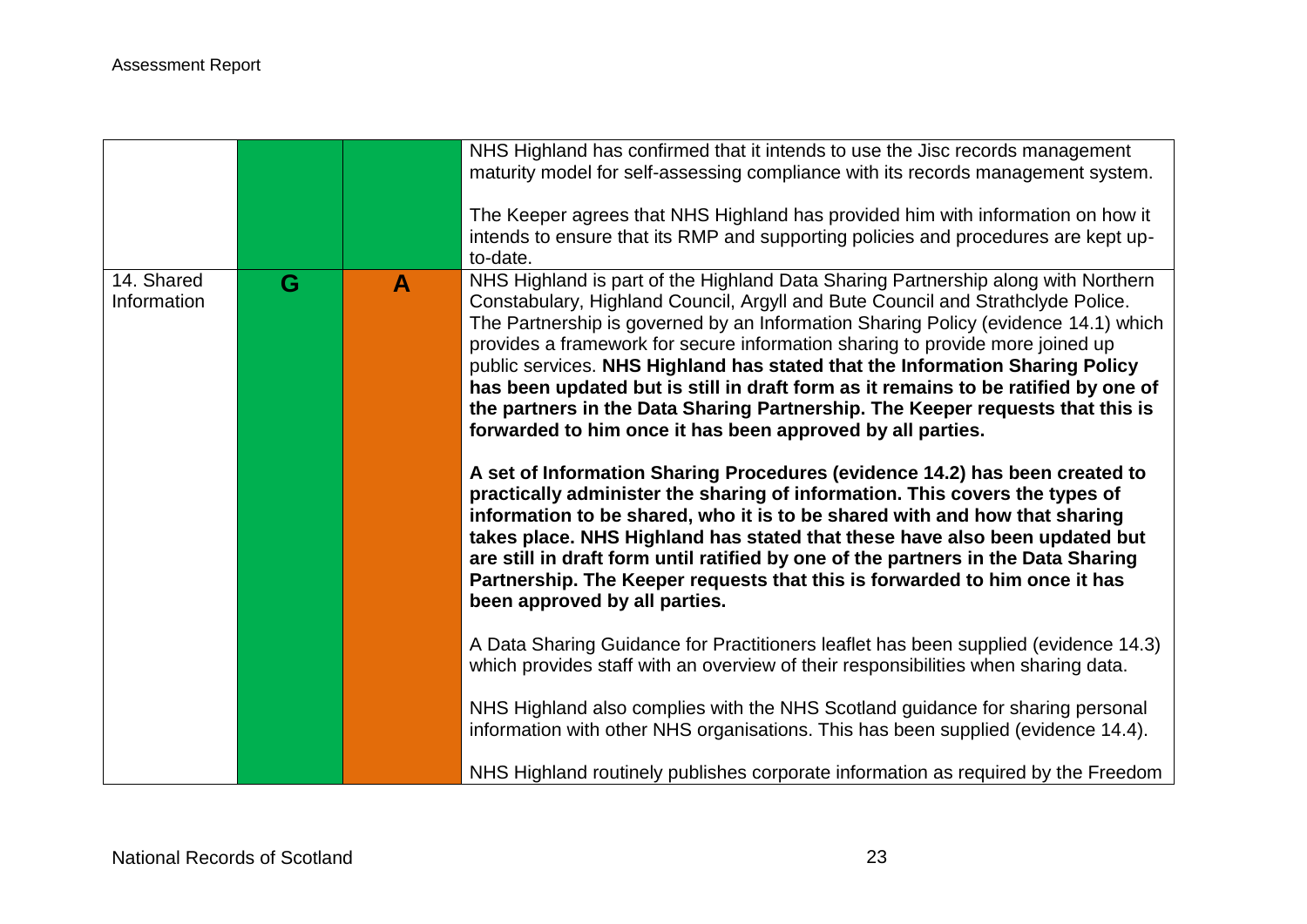|  | of Information (Scotland) Act 2002 (evidence 14.7 and 14.8).                                                                                                                                                                                                                                                                                                                 |
|--|------------------------------------------------------------------------------------------------------------------------------------------------------------------------------------------------------------------------------------------------------------------------------------------------------------------------------------------------------------------------------|
|  | Also provided is the Standard Operating Procedures for dealing with Police Scotland<br>Access Requests (evidence 14.10).                                                                                                                                                                                                                                                     |
|  | The Keeper can agree this Element on an 'Improvement Model' basis. This<br>means that the authority has identified a gap in provision (lack of updated key<br>policy documents) and has identified how this gap will be closed. Once he<br>receives the updated and approved documents when they become available.<br>the Keeper should be able to fully agree this Element. |

# <span id="page-23-0"></span>**6. Keeper's Summary**

Elements 1-14 that the Keeper considers should be in a public authority records management plan have been properly considered by NHS Highland. Policies and governance structures are in place to implement the actions required by the plan.

## <span id="page-23-1"></span>**7. Keeper's Determination**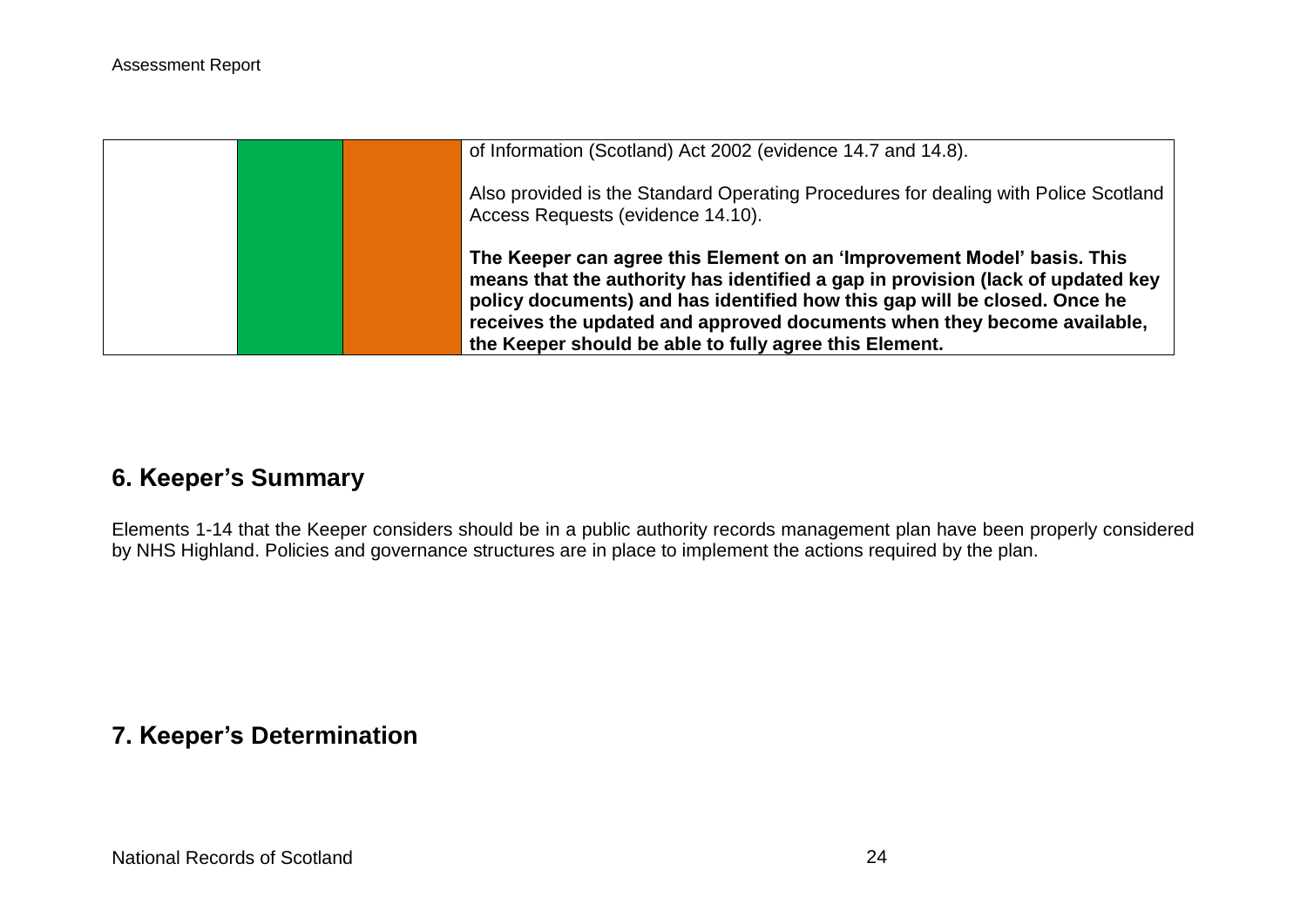Based on the assessment process detailed above, the Keeper agrees the RMP of NHS Highland.

The Keeper recommends that NHS Highland should publish its agreed RMP as an example of good practice within the authority and the sector.

This report follows the Keeper's assessment carried out by,

…………………………………… …………………………………

be waar

Rhart Fathry m

**Pete Wadley**<br> **Public Records Officer**<br> **Robert Fotheringham**<br> **Rublic Records Officer**<br> **Rublic Records Officer Public Records Officer**